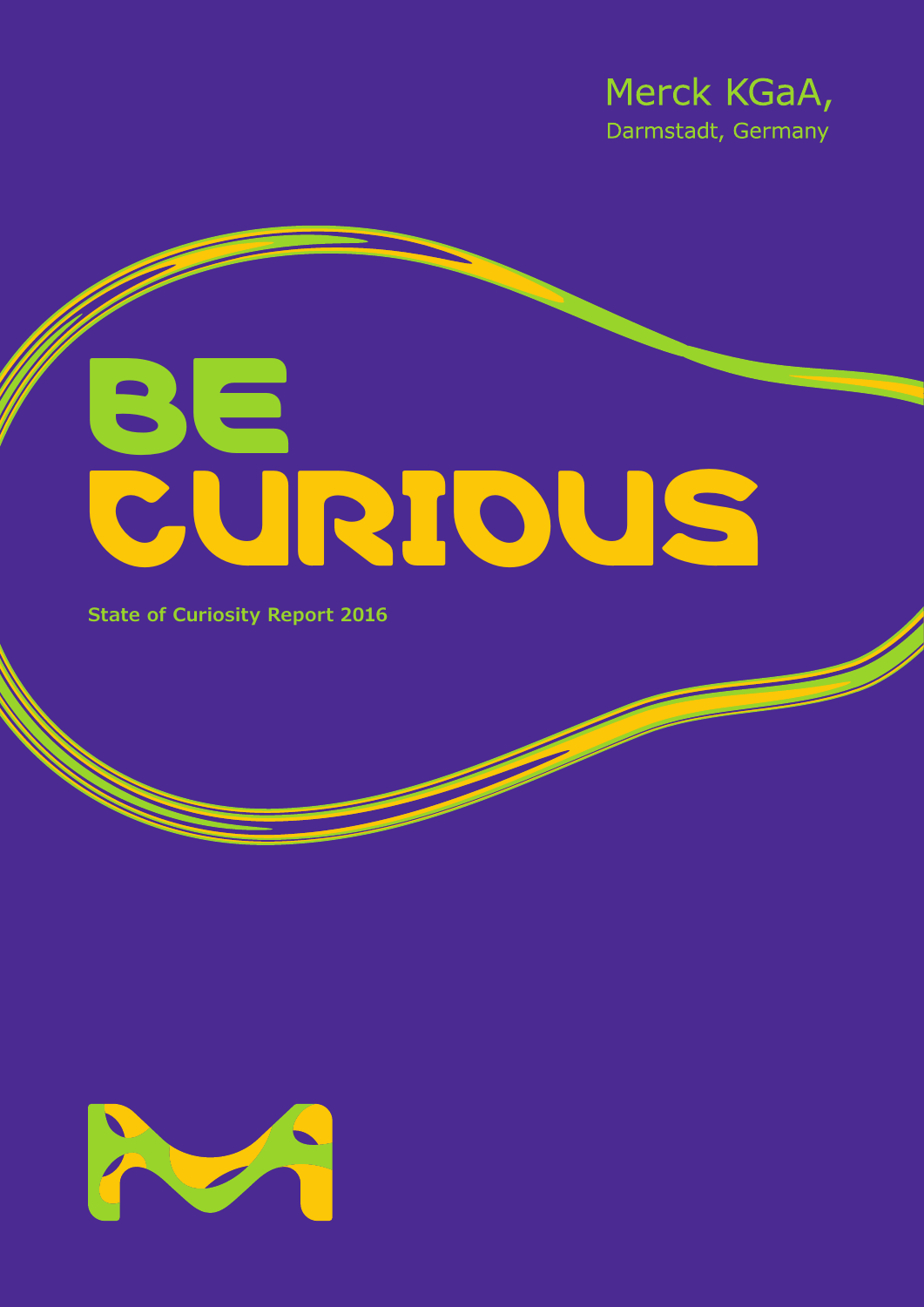# State of Curiosity Report 2016

- **3 Chapter 1** Curiosity and Breakthroughs
- **4 Chapter 2** Breaking Curiosity Down
- **7 Chapter 3** Who are the Curious?
- **11 Chapter 4** Fostering a Culture Full of Ideas
- **14 Chapter 5** Industry Sectors
- 18 **Chapter 6** The Study
- **19 Chapter 7** Conclusion



# DISCLAIM

**Publication of Merck KGaA, Darmstadt, Germany. In the United States and Canada the subsidiaries of Merck KGaA, Darmstadt, Germany, operate as EMD Serono in Healthcare, MilliporeSigma in Life Science and EMD Performance Materials. To reflect such fact and to avoid any misconception of the reader of the publication certain logos, terms and business descriptions of the publication have been substituted or additional descriptions have been added. This version of the publication, therefore, slightly deviates from the otherwise identical version of the publication provided outside the United States and Canada.**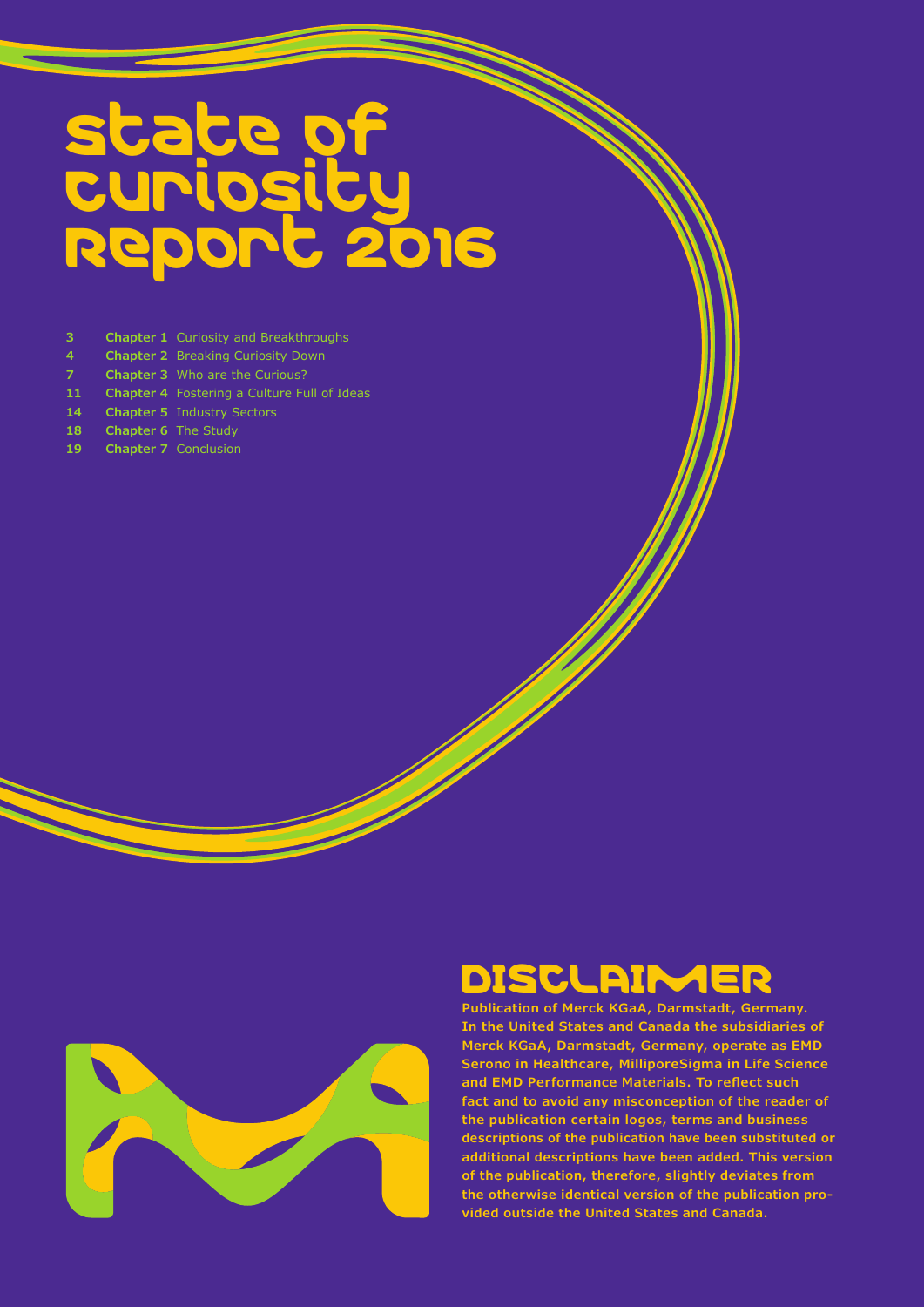# **Chapter 1 Curiosity and Breakthroughs**

## **"The important thing is not to stop questioning. Curiosity has its own reason for existing."**

**Albert Einstein**

# **"You cannot open a book without learning something."**

**Confucius** 

Curiosity. It's a trait long associated with imagination and creativity, with the artists, inventors, philosophers, and scientists of the world. More recently, we've seen how curiosity drives business and product innovation at companies.

A growing body of research tells us that curiosity may also make us better workers. For instance, studies have shown how piqued curiosity primes the brain to better retain new information and tell us that curiosity and effort combined have just as much effect on performance as intelligence. An applicant's curiosity level may be more predictive of their ability to perform their job and, once hired, curiosity may help the new employee socialize and adapt to the unfamiliar work environment. (See Appendix A for a full list of titles we at Merck KGaA, Darmstadt, Germany, identified as appropriately rigorous and explored in our literature review).

We know that curiosity matters. Curiosity and the pursuit of innovation have the potential to drive economic growth and benefit society.

## **"Curiosity fuels business development and enables companies like ours to maintain our competitive edge."**

**Dr. Stefan Oschmann, Chairman of the Board and CEO of Merck KGaA, Darmstadt, Germany** 

Curiosity – the desire to learn and discover – is the beating heart of our work. It's in our DNA. Our growth from a small pharmacy into a vibrant, global science and technology company is the result of generations of curious people open and willing to challenge the status quo to drive advancement. One gap our review of the literature on curiosity made immediately clear: No one has yet attempted to define the state of curiosity in the global workplace. How curious are the world's employees while on the job? Do their employers value worker curiosity and, if so, do they actively nurture it? How is curiosity valued across industries, across generations, across national cultures? What barriers persist within workplace cultures that suppress curiosity, and what strategies can we identify that might help to eliminate them in order to create work environments built to foster employee curiosity?

Our curiosity piqued, we embarked upon an extended investigation of our own to find answers to these questions. Partnering with curiosity experts, we built on the existing literature to define curiosity and establish a model by which to measure it. From there, our journey took us through several countries in Europe, across the Atlantic to the United States, and to China, engaging thousands of workers and dozens of academics, scientists, and business leaders along the way through surveys, interviews, and focus groups.

The result of our investigative journey, the State of Curiosity Report, is the first-ever broad look at the state of curiosity in the contemporary workplace. It marks a bold first step in the movement to unlock the power of curiosity to drive scientific discoveries, innovation, and economic success in a rapidly changing market.

We'd now like to share what we've learned.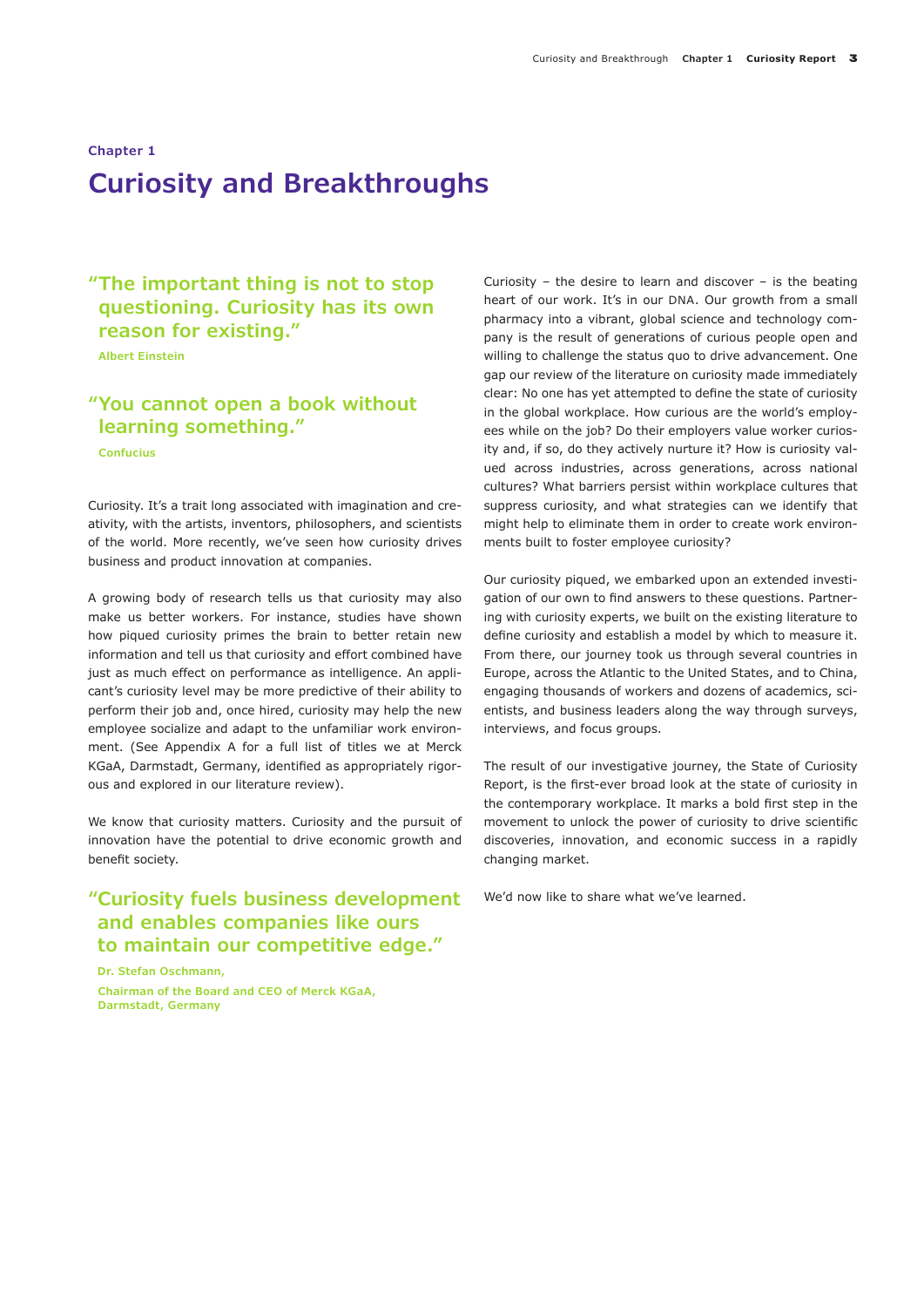# **Chapter 2 Breaking Curiosity Down**

In order to measure something like curiosity, it's helpful to first establish an accepted definition and then to break it down into measurable units.

Early research identified curiosity as a necessary attribute for exploration. A system of categorization was developed that outlined two distinct dimensions of curiosity: In the first, curiosity becomes activated in response to stimuli and further stimulates a more general desire for knowledge. In the second, curiosity arises with a desire for a particular piece of information, which leads to a more general desire for stimulation, often to avoid boredom.

While these categorizations may help us to understand curiosity as a concept, we wanted to create a measure to explore curiosity on a more practical level.

If we think about curiosity as a state of being, we might agree that it involves recognizing, seeking out, and even preferring things that are new, unusual, and outside of one's normal experience.

With this understanding, we partnered with Todd Kashdan, Ph.D., professor and senior scientist at George Mason University and associate editor of the Journal of Positive Psychology, to break curiosity down into four definitive, measurable dimensions: Inquisitiveness; Creativity in problem solving; Openness to other ideas; and Distress Tolerance. This framework became the foundation of our unique approach to exploring curiosity. Likert scale questions were developed and rigorously pre-tested to gauge employee curiosity and employer curiosity by each of the four dimensions, which yield Employee Index scores and Employer Index scores.

#### **Figure 1**

#### **THE FOUR DIMENSIONS OF CURIOSITY**



**Inquisitiveness** refers to how a person reacts in response to feeling curious and includes exploratory behavior like freely asking questions and thinking and acting beyond one's own job requirements.

**Creativity in problem solving** can be thought of as a desire or willingness to challenge the status quo and an ability to identify new approaches to problem solving.

**Openness to other ideas** can be defined as preferring a variety of experiences, being attentive to the world, and open to new ideas, whether they come from oneself or from others.

**Distress tolerance** allows a person to take risks, to persevere and to approach the new and unfamiliar without fear. No matter how inquisitive, creative, and open a person might be, they may find it difficult-to-impossible to ever express their curiosity without a significant tolerance for distress. Its importance in the role of curiosity cannot be understated.

#### **Why distress tolerance matters**

When confronted with the new, complex, mysterious, obscure, unexpected, or unfamiliar, we may naturally feel a sense of disruption – how we cope with that disruption depends upon our tolerance for distress and is crucial for expressing and acting on curiosity.

Our research partner, Dr. Kashdan, emphasizes the value of using this four-dimension measure as a way to capture a more nuanced picture of a person's curiosity.

"We need tools that fully address what makes a person curious. A multidimensional measure can do this," he explains. "We want to know whether someone is inquisitive, and can discover what is new, mysterious, uncertain, and complex in the world. But another element is the ability to tolerate discomfort when confronting the new – best referred to as 'distress tolerance.'"

Dr. Kashdan says that knowing where someone falls within each of the four dimensions provides a more robust assessment of the individual's curiosity. For instance, a person who scores high in creativity and openness but low in distress tolerance may appear less curious than someone with a high tolerance for distress. He explains, "Distress tolerance tends to determine whether that person will act on his or her curiosity in a meaningful way, or instead become discouraged and move on."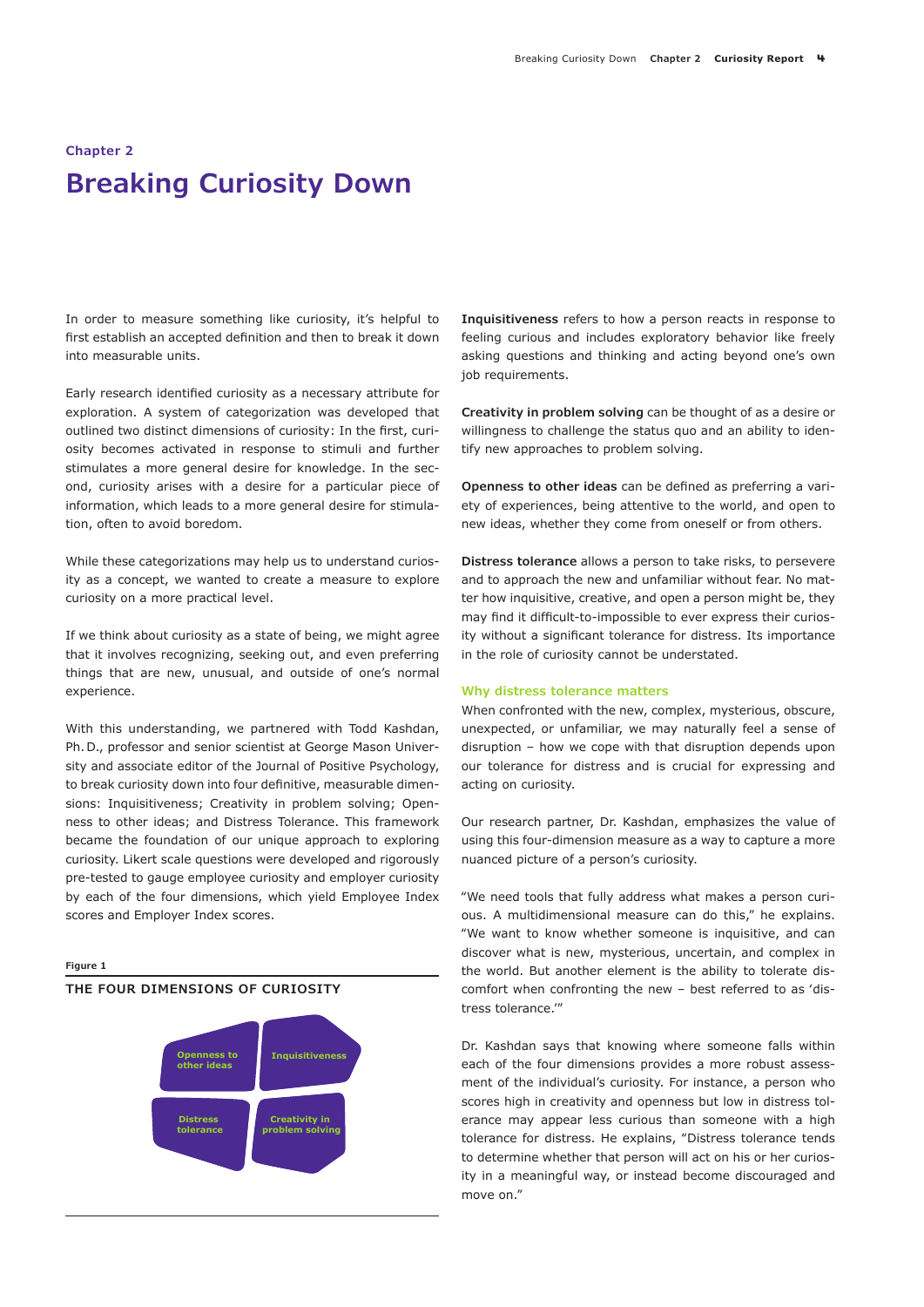"We can help people become more curious by providing a safe haven where their anxious feelings and thoughts are validated, understood, and cared for by another person," Dr. Kashdan concludes. In other words, a workplace environment that provides a safe haven for risk encourages curiosity and innovation in all employees.

#### **What the surveys found**

Online surveys were conducted in China, Germany, and the United States with over 3,000 full-time workers. The research began in 2015 with workers in the United States and was expanded to include China and Germany in 2016. Chapter Six, "The Study," explores the research methodology and the rationale behind why these countries are important for curiosity research.

In each of the surveys, participants responded to questions about their own workplace curiosity across all four dimensions, and they also answered questions tagged to each of the four dimensions that gauged how supportive their organizations were of employee curiosity, resulting in two sets of curiosity measures:

- **employee scores:** how individual respondents self-reported on their own curiosity across the four dimensions; and
- **employer scores:** how individual respondents reported on how their organizations support their practice of curiosity across the dimensions.

Below are the overall employee and employer curiosity scores on a scale of 0–100, from all respondents surveyed.



The overall Employee Curiosity Index score is 60.0. Exploring the dimensions of curiosity demonstrates how the scores vary significantly. Employee openness is higher at 64.2 and employee distress tolerance is strikingly lower at 54.3. These numbers are interesting and yet the comparisons are completely different when focusing on respondents who score highest in curiosity (see Chapter 3).

**Figure 3**



Index value



Employer Curiosity Index scores also reveal variability among dimensions, but different dimensions are brought to attention compared to the Employee Curiosity Index scores. The overall Employer Curiosity Index score is 56.6. Employees rate their employer curiosity lower than they rate their own. Distinct from employee scores, employers score lowest in inquisitiveness and higher in distress tolerance, suggesting that some employees may find it difficult to tolerate distress in the workplace, despite recognizing that their employer has a higher tolerance and thus may actually be open to greater employee risk-taking.

In order to create a better understanding of highly curious employees and what may distinguish them from their counterparts (see Chapter 3), we first had to establish a baseline AVERAGE Curiosity Index score range, anything above which would be considered HIGH.



In the chapters that follow, we'll dive deeper into our study results to get a better picture of the traits of highly curious people, of how curiosity is valued in different industries, by different countries, and across generations, and we'll look at some realworld examples of how some organizations are working to foster workplace cultures that encourage curiosity and innovation.

Data from China, Germany, and the United States has been collected and inform the overall scores. The next series of charts share the Employee and Employer Curiosity Index scores of each of the three countries before we dig deeper into the elements of curiosity in the coming chapters.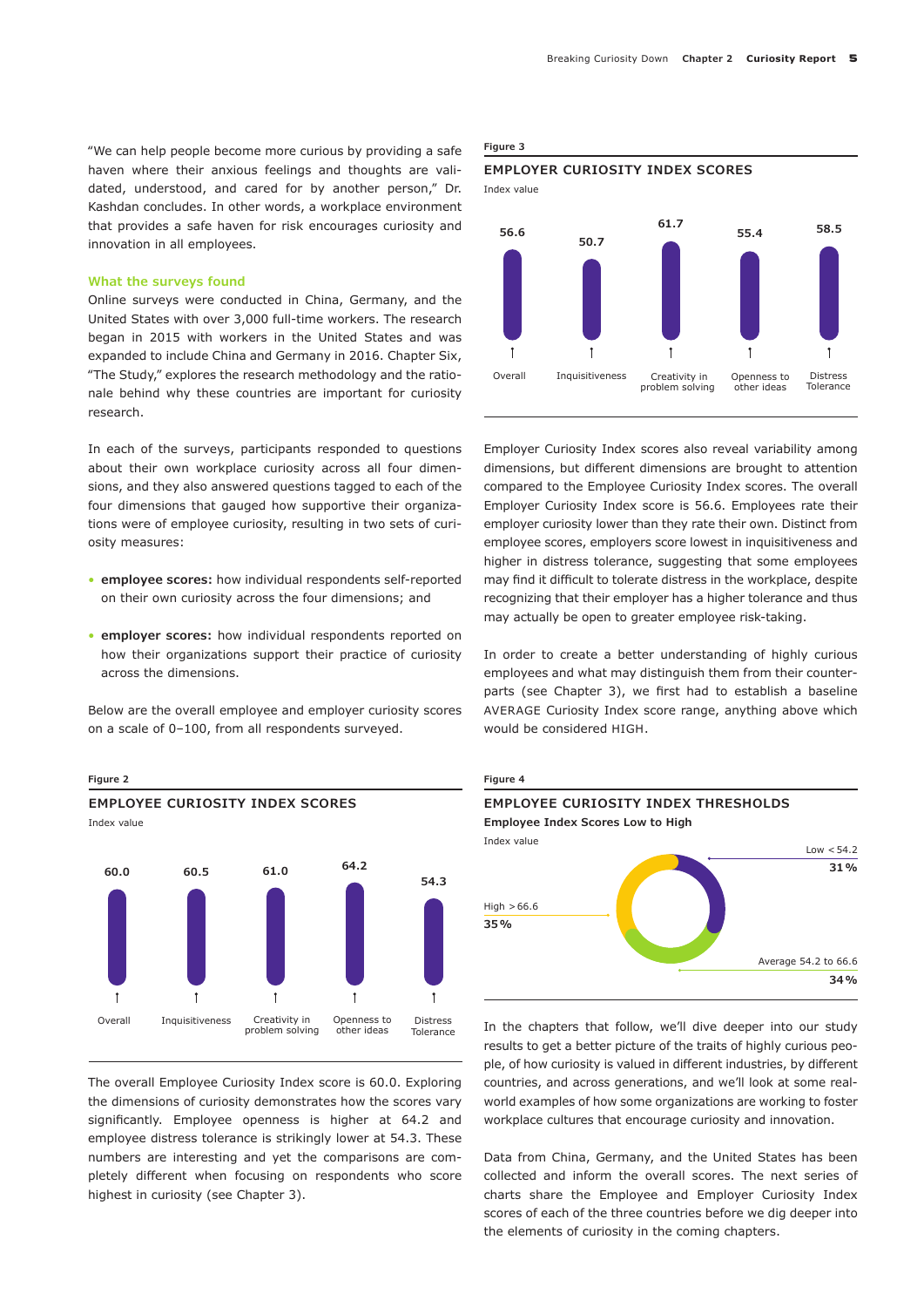# **Employee Curiosity Index Employer Curiosity Index**

**Figure 5**

**Figure 7**

#### **CHINA Employee Scores, by dimension**  Index value Overall **60.2** Distress Tolerance **48.8 C** Openness to **CONFINGLE CONFIDENT** CONFIDENTIAL CONFIDENTIAL CONFIDENTIAL CONFIDENTIAL CONFIDENTIAL CONFIDENTIAL CONFIDENTIAL CONFIDENTIAL CONFIDENTIAL CONFIDENTIAL CONFIDENTIAL CONFIDENTIAL CONFIDENTIAL CONFIDENTIAL CO Inquisitiveness **65.8 61.2** Creativity in problem solving **CHINA Employer Scores, by dimension**  Index value Overall **59.7** Distress Tolerance **59.0 58.3** Openness to other ideas Inquisitiveness **56.3 65.1** Creativity in problem solving **GERMANY Employee Scores, by dimension**  Index value Overall **60.3** Distress Tolerance **55.8 C** Openness to **Confidence 64.1** Openness to **Confidence** Inquisitiveness **59.9 61.3** Creativity in problem solving **UNITED STATES Employee Scores, by dimension**  Index value Overall **59.6** Distress Tolerance **58.3** Openness to **63.8** other ideas Inquisitiveness **55.7 Creativity in 60.4** problem solving **UNITED STATES Employer Scores, by dimension**  Index value Overall **57.3** Distress Tolerance **59.6** Openness to **55.3** other ideas Inquisitiveness **49.6 Creativity in 62.1** problem solving **GERMANY Employer Scores, by dimension**  Index value Overall **52.7** Distress Tolerance **56.4 Same Openness to Same Construction Constrainer Solution S2.4** Inquisitiveness **45.2 56.9** Creativity in problem solving **Figure 9 Figure 10 Figure 8**

**Figure 6**

Figures 5 through 10 reiterate how employees across countries consistently score themselves higher overall for curiosity compared to the scores they give their employers. Additionally, employees score themselves lowest in distress tolerance and their employers higher across all three countries.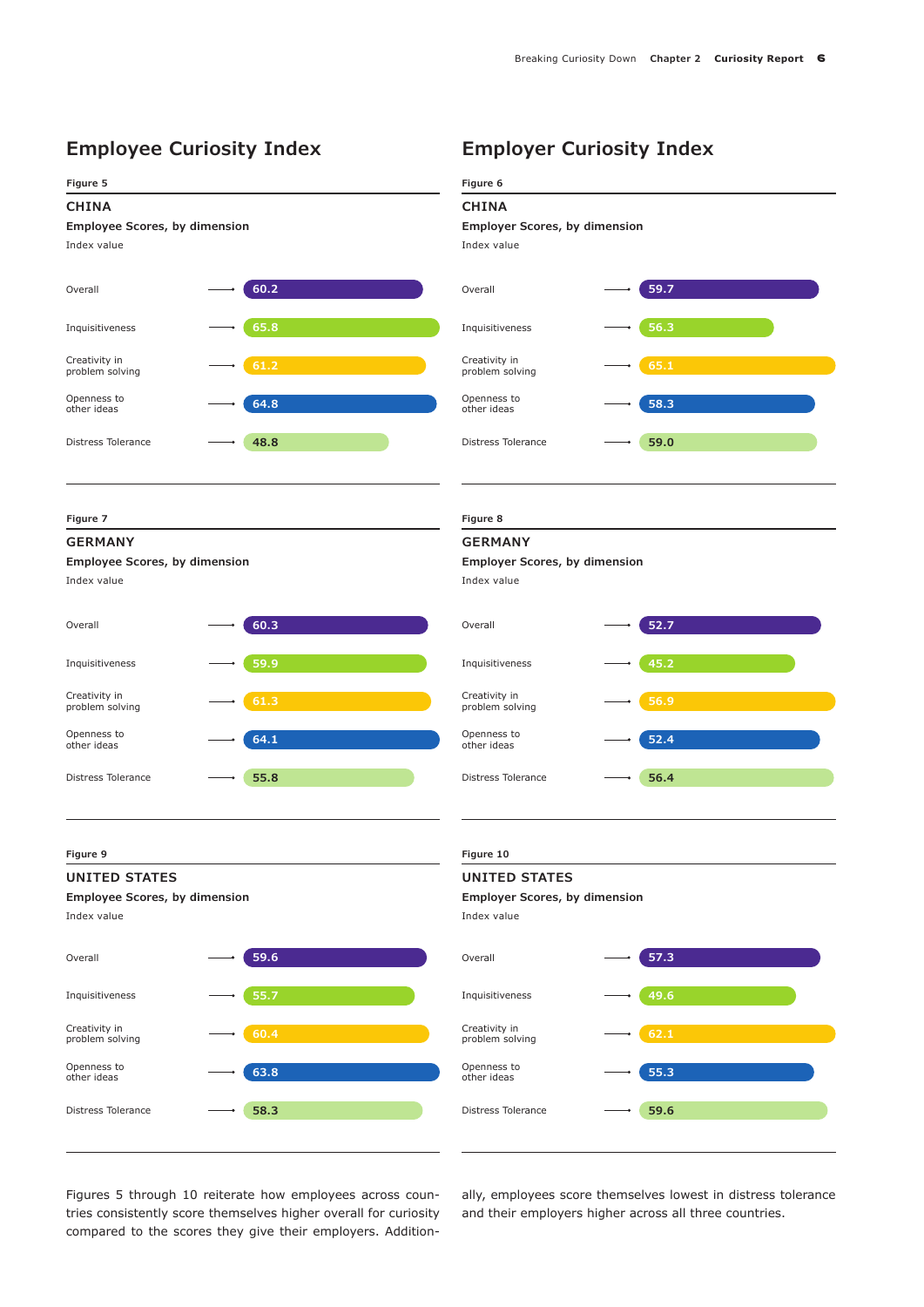# **Chapter 3 Who are the Curious?**

"Curiosity is a must for innovation. It is very important for people who work on R&D. Only if people are curious about something, are they able to come up with new ideas on how to upgrade a product or service, or to improve the current situation." – Focus group participant, China

"Curiosity is vital. If you are curious, you might start observing others. Each innovation comes from an idea, which is generated from something else. You can't innovate if you have nothing to look at, to use for reference, or even to mimic." – Focus group participant, China

Curious employees help companies think about and develop breakthrough innovation. In our last chapter, we outlined a way to measure curiosity; in this chapter we'll look at what our study tells us about curious people: Who are they? What traits do they exhibit? Are younger people more curious than their elders? What motivates them and what do they bring to the workplace?

#### **Figure 11**

**A CURIOUS PERSON IS MORE LIKELY TO… Behaviors and Attributes of the Curious**





More than eight in 10 (84%) of the more than 3,000 workers we surveyed told us that it is the curious person who is most likely to bring an idea to life at work, but the majority of these employees do not necessarily consider themselves to be curious workers. In fact, just 20% of all employees surveyed self-identify as curious. Survey respondents were more likely to self-identify other qualities, like being organized, collaborative, and detail-oriented.

#### **Figure 12**



**EMPLOYEE WORKPLACE CHARACTERISTICS**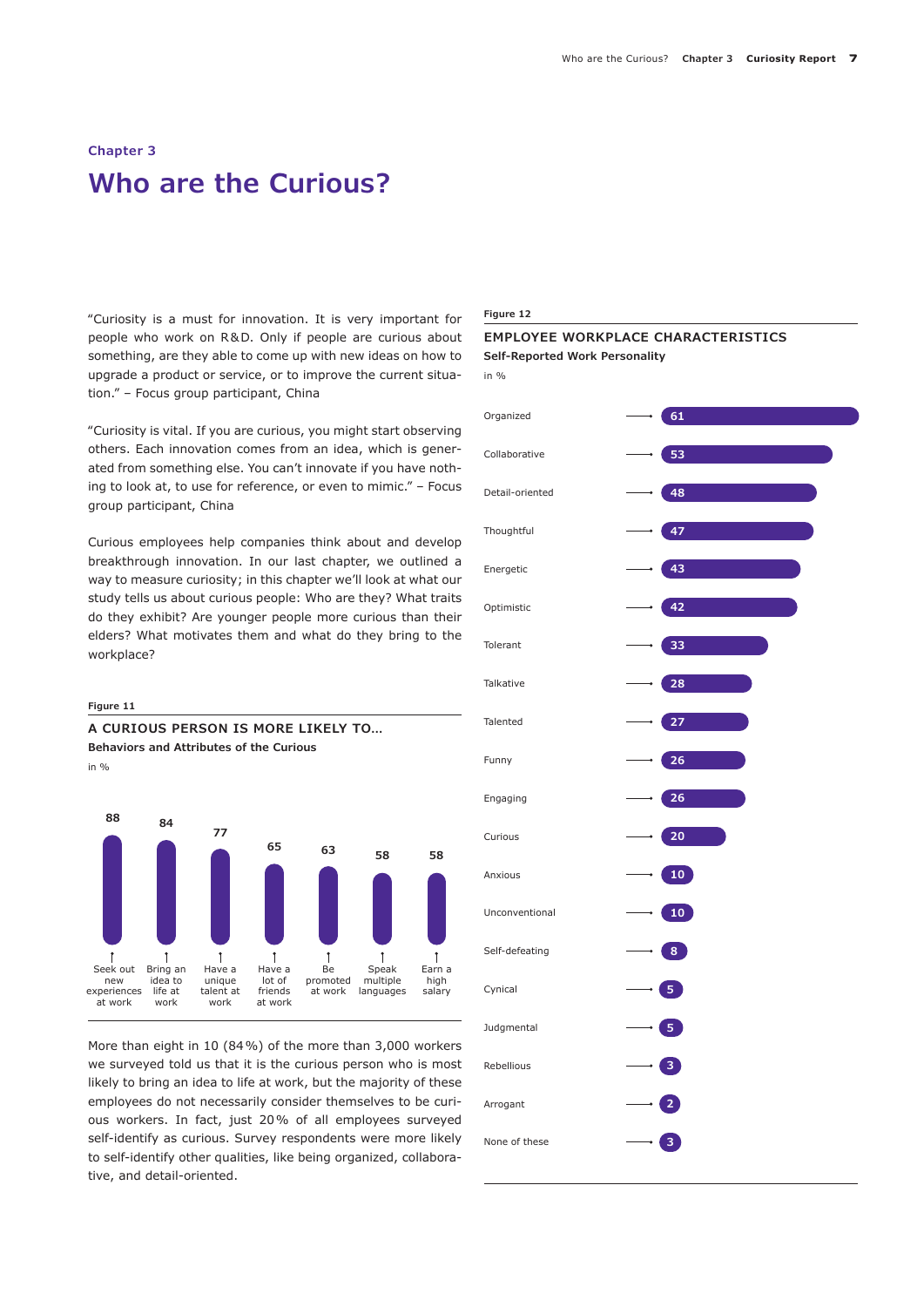This doesn't mean that workers are necessarily less curious people than they are collaborative; a worker may simply be less apt to express curiosity if curiosity is not recognized and rewarded in the workplace.

In addition, workers who self-identify as curious receive an AVERAGE on the Curiosity Index (65.7). Believing oneself to be curious does not necessarily equate to being curious.

There are, however, traits shared by curious people; for instance, those who scored HIGH on the Curiosity Index tended to say they were decision-makers, have job satisfaction, and feel they work at an organization encouraging of curiosity. These workers also feel they are collaborative, organized, and thoughtful.

#### **Decision-makers**

When we break out Curiosity Index scores by how much, if any, decision-making influence an employee has, the workers with final decision-making influence score HIGH in curiosity compared to those with less authority.



When we look only at those with final decision-making influence, we find a greater percentage of workers with HIGH inquisitiveness compared to the other dimensions.

Influence

#### **Figure 14**

#### **WORKERS WITH FINAL DECISION-MAKING INFLUENCE**



 $\bullet$  HIGH Inquisitiveness  $\bullet$  HIGH Creativity in problem solving ● HIGH Openness to other ideas ● HIGH Distress Tolerance

Figure 14 tells another interesting story: More than half of workers with final decision-making authority in China have HIGH distress tolerance scores, a finding that appears to stand in contrast to China's overall Curiosity Index score findings for that dimension (compare with Figure 5, Chapter 2). This could suggest strong leadership training exists in China to prepare decision-makers for more challenging and unfamiliar situations.

A lower percentage of final decision-makers in the United States have a HIGH distress tolerance compared to their scores in the other dimensions. Workers with final decision-making influence and lower distress tolerance may tend to privilege safer decisions, promoting an environment less conducive to colleague curiosity and company innovation.

#### **Job satisfaction**

Job satisfaction is a key piece for employee longevity. Those who are satisfied with their jobs also tend to be highly curious. Just over a third of workers satisfied with their job received a high score for inquisitiveness; but over half of these same workers score high in openness to new ideas and opinions. Perhaps most interesting is that half of workers that are satisfied with their job have a high distress tolerance.



#### **JOB SATISFIED EMPLOYEES BY CURIOSITY DIMENSION**

in %

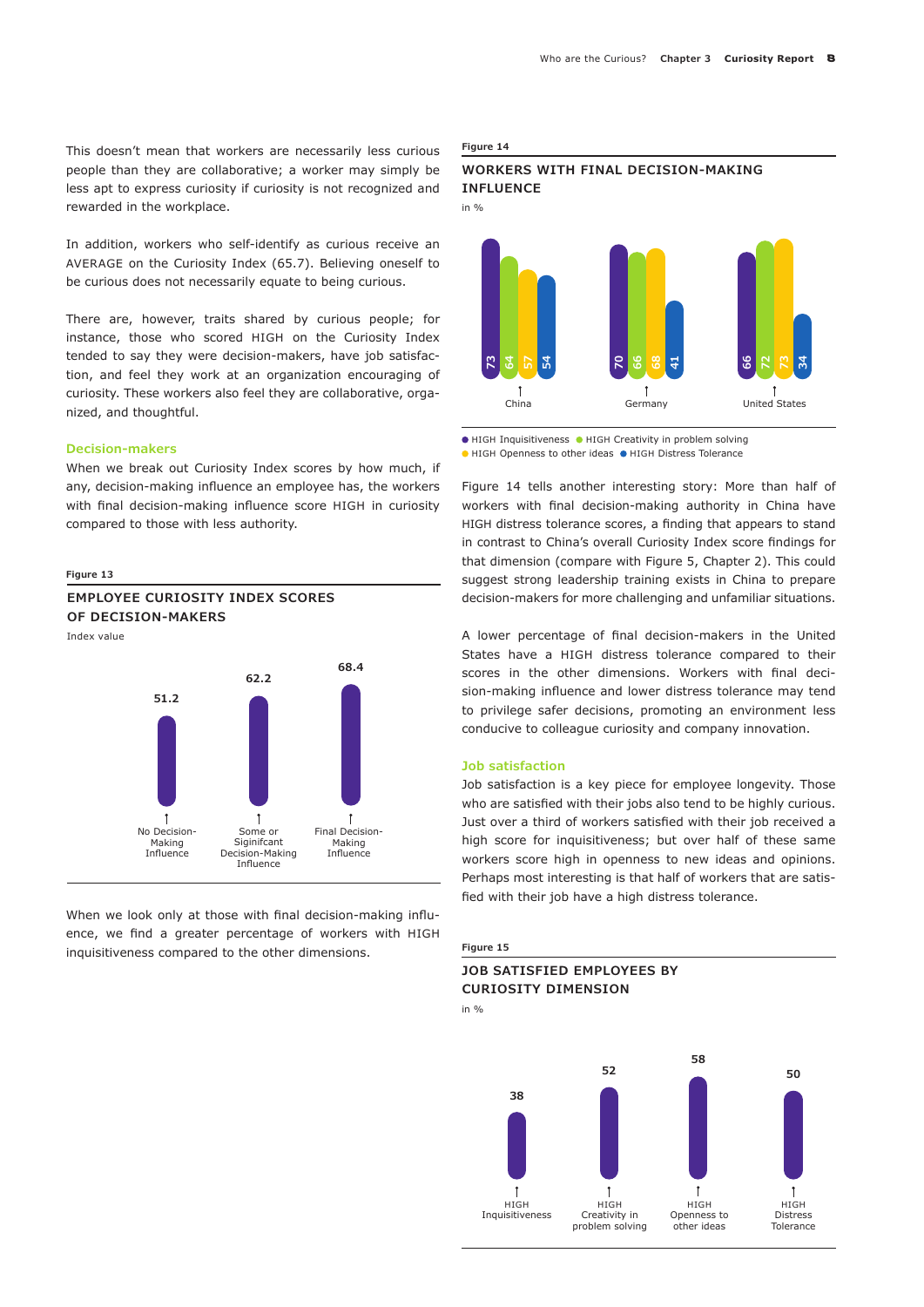#### **Curious organization**

More than 40% of workers feel their organization is at least somewhat encouraging of curiosity, more than four times as many who feel their organization is extremely encouraging.

#### **Figure 16**



When we tease out the data to focus only on HIGH Curiosity Index workers who rate their organization "very encouraging" or "extremely encouraging," we find that organizations that encourage curiosity attract curious workers. Over half of workers at these organizations (56%) have high curiosity scores. These workers are most likely to have high openness and creativity.

#### **Figure 17**



#### **Work personality of HIGH curious**

In Figure 12, we saw that all respondents most often self-identified as organized, collaborative, and detail-oriented. But as we see in Figure 18, those with HIGH Curiosity Index scores more often self-identify as organized, collaborative, and energetic. Detail-oriented moves to fifth on the list after optimistic for the HIGH curious.

#### **Figure 18**

#### **SELF-IDENTIFIED WORK PERONALITY OF HIGH CURIOUS**



When we look at each country separately, HIGH Curiosity Index scorers in China tend to see themselves as collaborative, detail-oriented, and energetic. Those in Germany say they are organized, collaborative, and energetic. In the United States, employees identify as detail-oriented, organized, and energetic. Energetic is a valuable trait according to the HIGH curious.

#### **Generational differences**

Millennials, Generation Xers, and Baby Boomers each have unique shared life experiences that help to define their generation. For the purposes of this discussion, we define each generation as follows: Millennials include those born after 1981; Generation Xers include those born between 1961 and 1981; and Baby Boomers are those born before 1961.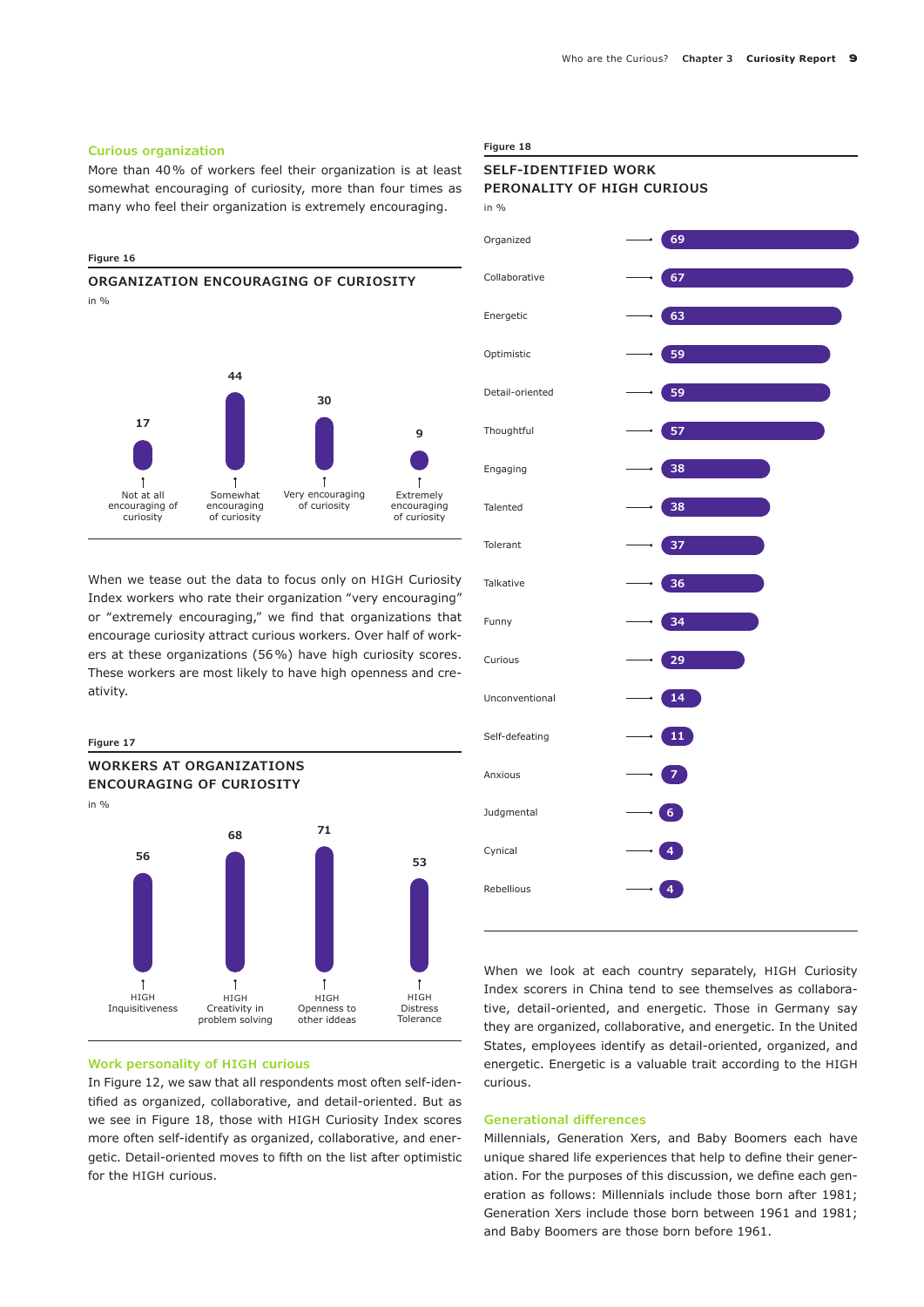Curious about the impact of generational difference on curiosity, we explored Curiosity Index scores by generation to see what we might find.

**Figure 19**

#### **DOMAIN MEANS BY GENERATION**

Index value



● Inquisitiveness ● Creativity in problem solving

● Openness to other ideas ● Distress Tolerance

Millennial employees have the highest scores in all dimensions except distress tolerance. The importance of distress tolerance in curiosity shouldn't be underestimated. An employee may be open to new people and experiences, may be highly creative and inquisitive, but if they have a low threshold for distress, it may dampen their curious impulses.

Less than half of all employees score high in distress tolerance. Baby Boomers score highest, perhaps because of greater accumulated work experience, which could lead to increased feelings of security.

Jaap Boonstra, Ph.D., a Dutch researcher of occupational and organizational psychology and a professor of Management of Change in Organizations at the University of Amsterdam in the Netherlands, echoes these generational findings with his own insights about some of the more curious people he's met.

"To be curious you need an open mind, you need a willingness to take risks, to go to places you don't know, and the ability to act with other people and other cultures."

Dr. Boonstra contrasts that with some of the older, higher-level employees he has encountered over the years.

"In organizations, especially more traditional ones, upper managers and executives become part of the culture. They often actually developed the culture, made the stories the culture tells, worked out and defined how things are done. And, the last thing that a fish discovers is that he swims in water."

Is it possible to change a culture that you don't, as Dr. Boonstra suggests, even see anymore? That you take for granted the way you do the air (or water, if you're a fish) you breathe? Sometimes it may take an outsider's perspective to see a culture for what it is, how it may be unwittingly hindering curiosity and innovation.

#### **Hiring and retaining curious employees**

Is a curious person right for every organization? Those who become easily bored with routine and crave big challenges might be a good fit for a fast-paced work environment, such as at a start-up or within an innovation, design, product development, or R&D department within a larger firm. But these aren't the only environments the curious might thrive in.

"What we discovered in the eight years of research leading up to our book," Hal Gregersen, co-author of The Innovator's DNA and Executive Director of the MIT Leadership Center told us in a recent interview, "is that when anyone at any level in an organization actively uses what we identified as 'discovery skills' (questioning, observing, networking, experimenting, and associating) to get new ideas to solve a problem, they are far more likely to come up with a genuinely valuable new idea."

Fostering curiosity may be important to organizational success, generally, whether or not the organization is looking to develop the next big thing.

"Hiring for intellectual curiosity means that candidates are not only qualified and thoughtful, but they are capable of thinking beyond the role they are interviewing for," Tony Vartanian, co-founder of Lucktastic, said in recent interview on CIO.com

It's one thing to want to hire a curious person – but, how does one identify a curious candidate? As we saw earlier in this chapter, employees who say they are curious may not be as curious as they believe themselves to be (see Figure 12).

"Give candidates a task that they have to solve," suggests Sophie von Stumm, Ph.D., Senior Lecturer at Goldsmiths University of London and Director of the Hungry Mind Lab. "This gives a better impression of: A) their skills set B) their searching aptitude and C) about how they approach work problems on a regular basis rather than the self-report measure."

(Read more about hiring and retaining curious employees.)

Curious employees bring ideas to life at work. They feel energized and satisfied by the work they do and they tend to have a significant role in the decision-making process. More than half of them work for organizations that actively nurture curiosity on the job and they may be any age, although younger employees tend to express their curiosity more often.

In the next chapter, we explore the importance of providing employees with the resources to explore new ideas, as well as some common practices of employers who foster curiosity in the workplace.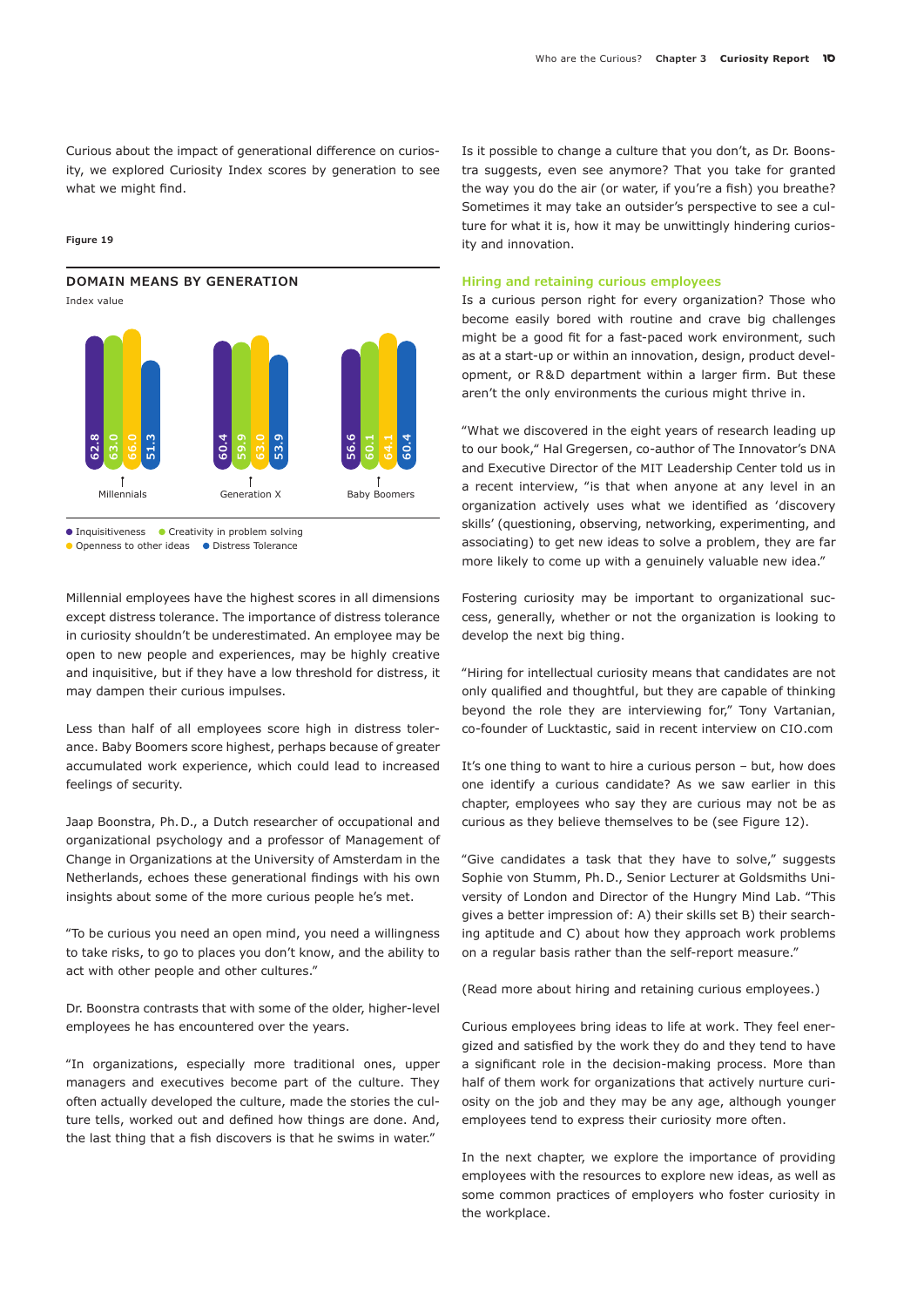# **Chapter 4 Fostering a Culture Full of Ideas**

In the previous chapter we explored how the most curious workers enjoy final decision-making influence more often than their less curious counterparts.

Breaking down Curiosity Index scores by job title helps to focus the picture.

#### **Figure 20**



As we can see in Figure 20, Curiosity Index scores tend to correlate with where one sits within his or her organization. Employees in leadership roles, such as a manager or higher, have the highest Curiosity Index scores; those in entry level, administrative, or clerical positions have the lowest.



More than half of those in managerial or higher positions score HIGH. By contrast, just over a quarter of professionals score HIGH, and even fewer entry level, administrative, and clerical workers have HIGH Curiosity Index scores.

If we look at how those in leadership positions score across the four dimensions, we get an even more focused picture.



What does it say that managers and above have, in general, lower distress tolerance relative to the other dimensions? Managers and above score higher than the overall sample (54.3) in distress tolerance, but they still score lower in distress tolerance compared to the other dimensions. When tolerance is low, leaders may take fewer risks in decision-making, which has the potential to undermine curiosity and innovation. The impact might be as subtle as not approving funds for a workshop or class that could help workers think differently, or it may be more deliberate, such as not approving a budget to advance a new idea.

#### **Autonomy and training**

It's not enough for an organization to simply value curiosity; steps must be taken to foster a workplace culture that actively supports it – from allowing workers enough leeway to accomplish tasks in their own way to providing formal recognition for novel ideas.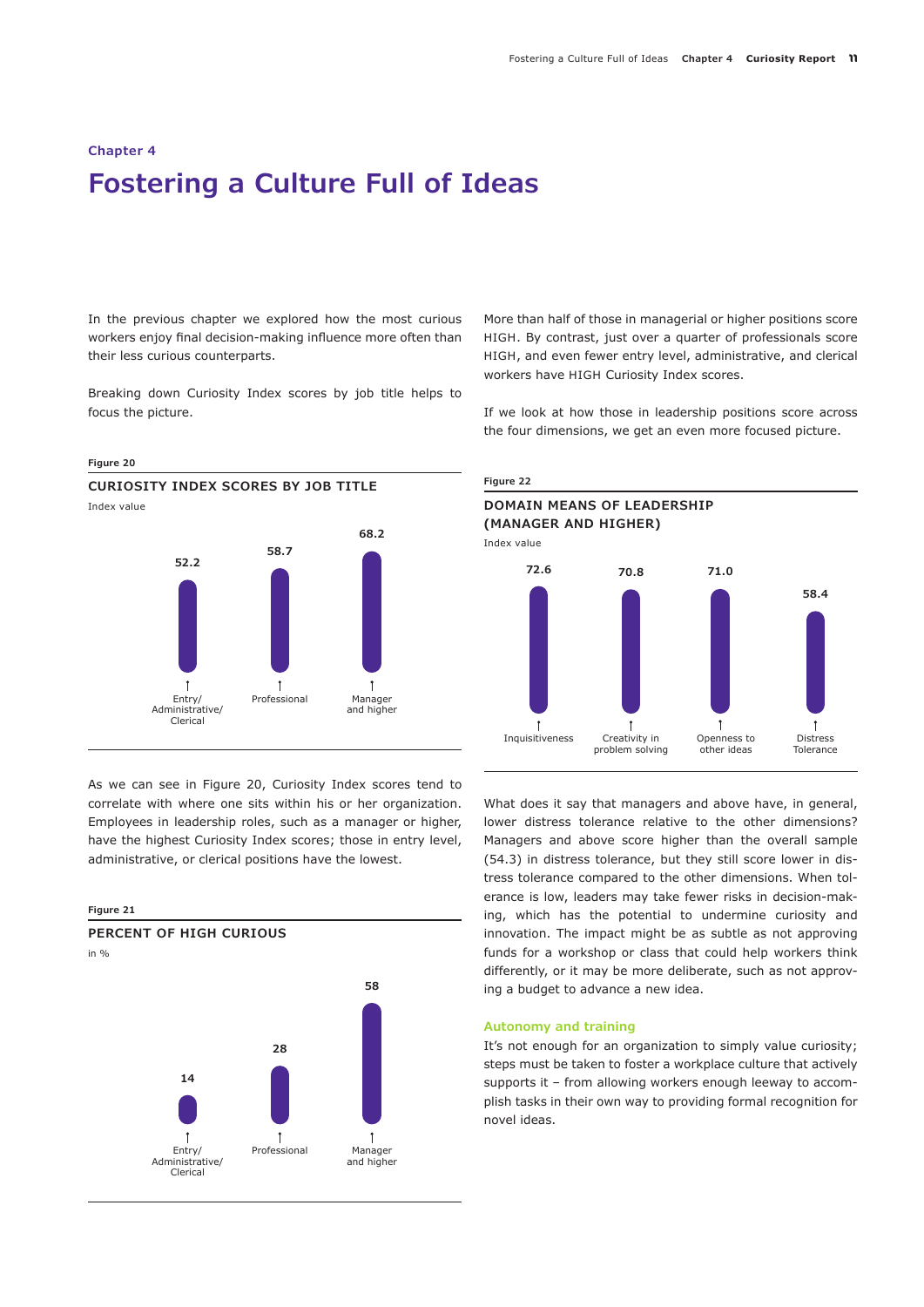#### **Figure 23 Figure 24**

#### **CURIOSITY ENHANCERS**

| in $\%$                                                                                                            |    |
|--------------------------------------------------------------------------------------------------------------------|----|
| Offers at least one support<br>to curiosity                                                                        | 79 |
| Allows me to choose my<br>own means to accomplish<br>assigned tasks                                                | 40 |
| Offers me educational and/<br>or training opportunities                                                            | 34 |
| Provides me with time to<br>explore new ideas                                                                      | 28 |
| Provides the resources<br>necessary for me to explore<br>my ideas (i.e., funding,<br>materials, information, etc.) | 22 |
| Offers me personal<br>ownership of my projects<br>and ideas                                                        | 20 |
| Provides me with public<br>recognition for ideas and<br>projects                                                   | 19 |
| Employs creative and<br>innovative individuals and<br>fosters my collaboration<br>with those employees             | 19 |
| Provides me with financial<br>recognition for ideas and<br>projects                                                | 18 |
|                                                                                                                    |    |



Being granted the space to complete tasks on one's own terms means employees may approach tasks when they're most mentally capable and prepared, and are motivated to work out their own solutions to problems and challenges, thus enhancing curiosity. However, lower distress tolerance could be inhibiting greater success from autonomy.

Survey participants also identified educational and training opportunities as integral enhancers of workplace curiosity. Roughly one third of respondents (34%) noted these opportunities as currently available in their organization. Companies like Curiosity Atlas or Curious.com provide events, workshops, and training tools that jumpstart the innovative spirit within individuals or within teams. Opportunities like these empower employees be actively curious.

#### **Transparency – and shared goals**

Jeffrey Loewenstein, Ph.D., a professor in the Department of Business Administration at the University of Illinois at Urbana-Champaign in the United States, told us in a recent interview that he believes that transparency is one key to bringing a great idea to life. Dr. Loewenstein has spent years studying high-profile, big innovation companies like 3M and Google, and his book, The Craft of Creativity, will be published by Stanford University Press in 2017.

More than three quarters of the workers we surveyed say they recognize at least one element that is supportive of curiosity in their workplace, with autonomy being the most popular: nearly half of workers in China (45%) and more than a third of those in the U.S. (39%) and Germany (35%) say they are allowed flexibility in accomplishing their work.

However, looking at the Curiosity Index dimension scores of those who feel they have autonomy in the workplace, we continue to see workers struggle with distress tolerance.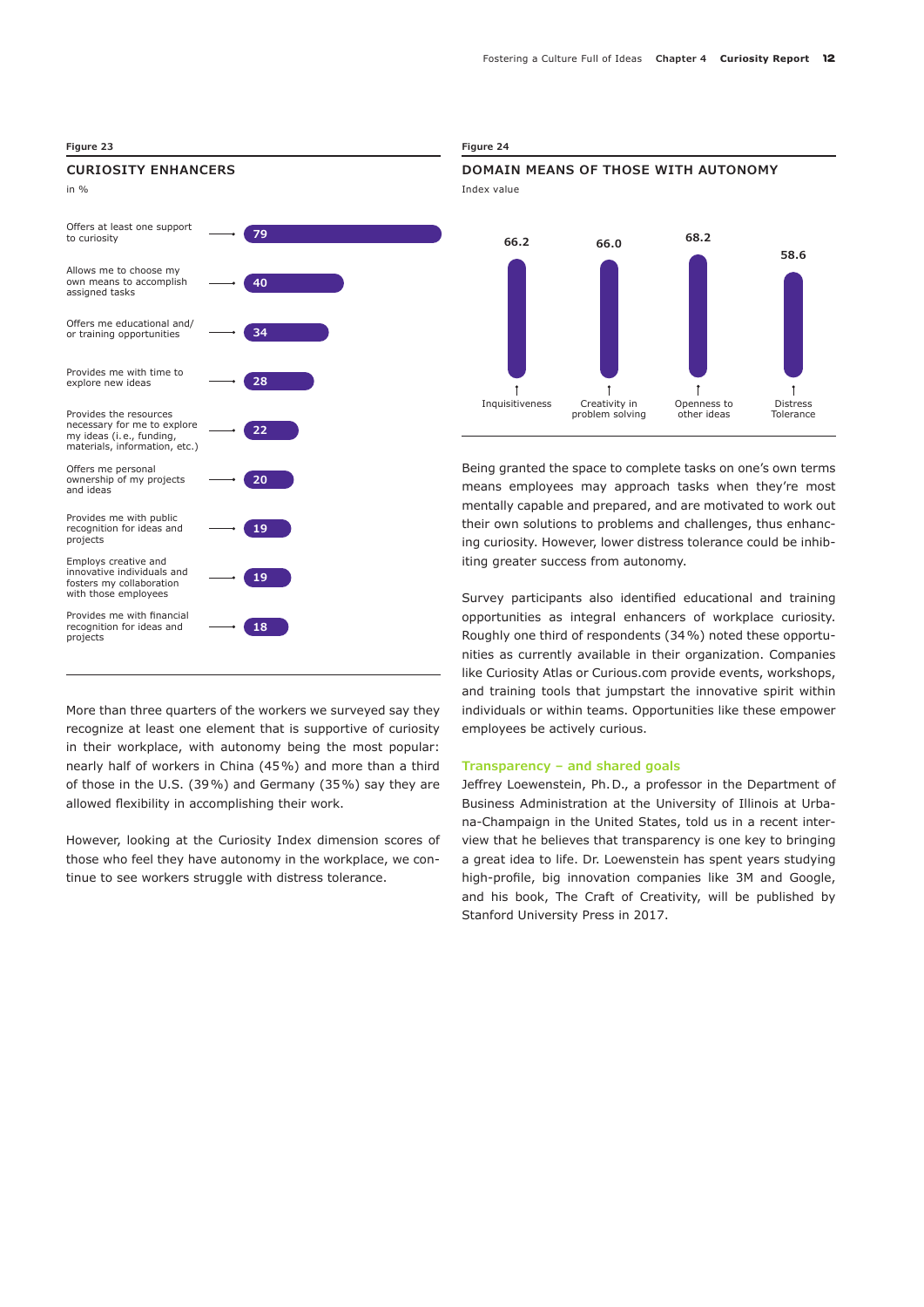For Dr. Loewenstein, workplace transparency means "Not keeping secrets within the organization, circulating what they're doing and why they're doing it – everyone is aware of and understands the goals and has a good idea whether or not their ideas might be a good fit. If you know why your company is engaging in the broader goals, it's easier to engage what you're thinking about – it allows for creativity, and by giving a clear sense of direction, can help avoid micromanagement."

Dr. Loewenstein believes that management can facilitate the kinds of employee conversations necessary to get everyone excited around an idea by promoting on-the-job networking. "A company may have internal blogs and bulletin boards, but there is definitely room for improvement with respect to connecting people. How do you expand workers' social networks within an organization? It often takes a live conversation, and that's not just posting info somewhere, but having a discussion, maybe even just a five-minute forum, but not a monolog: A dialogue - that's where it usually happens."

#### **Time for curiosity**

Despite the constant demands of deadlines, it's crucial for organizations to set aside time for employees to actively explore and test their ideas. "It's not just an invitation for each individual to explore," Dr. Loewenstein says, "but it allows each individual the time to look around and see what others are coming up with, it allows for the time for teams to develop and emerge around projects, to get excited about something, and work together."

Time is a precious commodity, especially in a company focused on short and medium-range goals. As we saw in Figure 23, slightly more than a quarter of employees (28%) say they are provided time to explore new ideas at work.

Those figures change dramatically when we look at employees with HIGH Curiosity Index scores.

**Figure 25**



Over half of all workers with HIGH dimension scores feel they have time to explore new ideas. Those with high openness to new ideas are most likely to respond that they feel they have time to explore new ideas.

There is much left to learn about how organizations can successfully cultivate curiosity among their employees. What we do know from looking at the survey data is that organizational practices affect employee curiosity in both positive and negative ways. If we better understand the relationship between organizational support for curiosity and employee practice of curiosity, we can provide organizations with a roadmap for fostering the most curious workplace environment.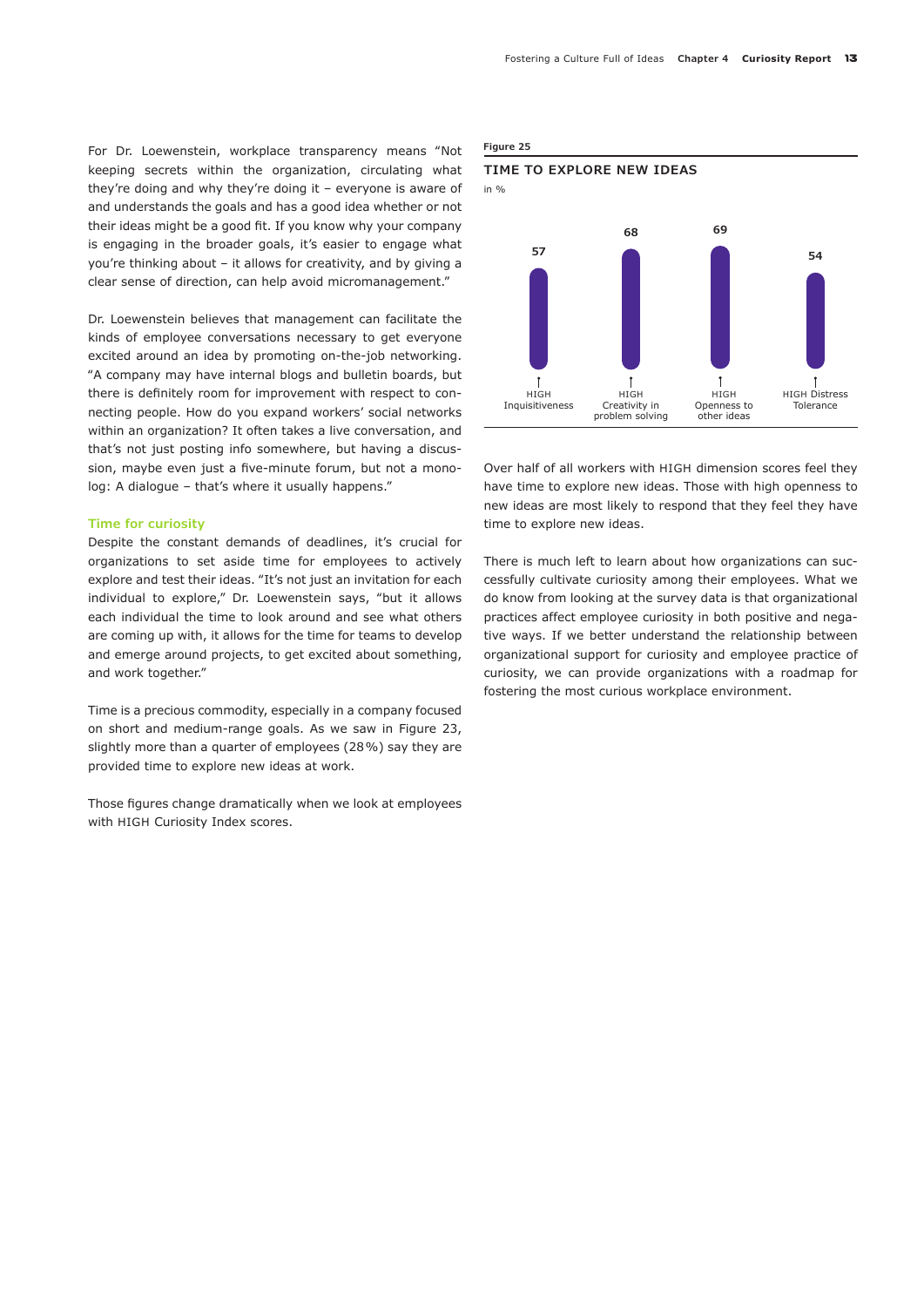# **Chapter 5 Industry Sectors**

Who fosters curiosity? Are some industries – tech startups, for instance – more apt to create a culture full of ideas and innovation than others? In this chapter, we explore how both employees and employers scored on the Curiosity Index across industry sectors.

Industry sectors are based on the Global Industry Classification Standard (GICS). Survey respondents were asked which of 25 industries they worked in and, as appropriate, these were combined into three GICS sectors: Consumer Discretionary (automotive, apparel, entertainment, and media), Consumer Staples (food and beverage, household, and personal products), and Financials (banking, financial services, and insurance). We added a fourth – Education – due to large numbers of respondents working in this field.

As we saw in Figures 2 and 3 (Chapter 2), the overall Employee Curiosity Index is 60.0 and the Employer Curiosity Index is 56.6.

But when we look at how each industry scores, we see that levels of curiosity differ from sector to sector.



#### **Figure 27**

#### **EMPLOYER CURIOSITY INDEX SCORES**

Index value



Consumer Discretionary and Education have higher Employee Curiosity Index scores than the overall, or average, score for employees (60.0), while Consumer Staples and Financials are somewhat lower than average.

Employer Curiosity Index scores are lower across the board for all industries, but Consumer Staples is particularly so – it's the only industry lower than the overall, or average, score (56.6).

When we break the scores further down by dimensions of curiosity, distinct patterns emerge.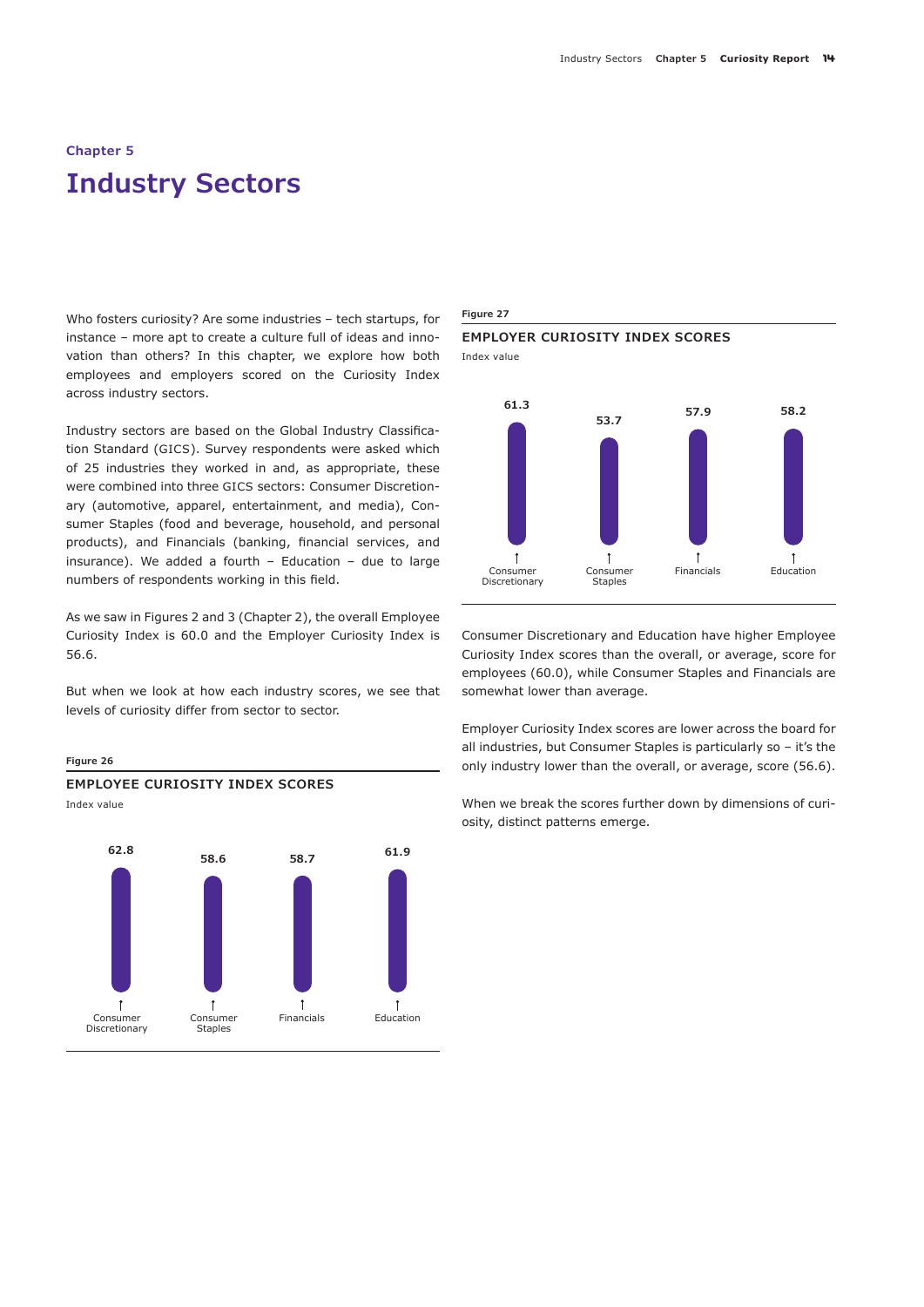

#### **EMPLOYEE INDEX DIMENSION SCORES BY SECTOR**

Index value



● Consumer Discretionary ● Consumer Staples ● Financials ● Education

Distress tolerance remains low in every sector. As detailed in Chapter 2, when distress tolerance is low, employees are less likely to explore a new idea for fear of negative consequences. Employers may help increase employees' distress tolerance by creating a workplace culture where risk – and even failure – is encouraged in the pursuit of new ideas and innovation.

Consumer Discretionary and Education sectors, which we saw earlier have higher than average Curiosity Index scores (Figure 26), also have the highest scores in each separate dimension. Employees in Consumer Staples have the lowest inquisitiveness while employees in Financials have the lowest creativity and openness.

Despite the relatively low scoring for employee distress tolerance, employees ranked their employers significantly higher in this dimension.



In fact, employers in all sectors score higher in distress tolerance than they do in inquisitiveness and openness, and consumer staples and financials score higher in distress tolerance than creativity as well. This suggests that employees recognize that the companies they work for are comfortable taking on a certain amount of risk, even if employees themselves are not comfortable taking on that risk.

China, Germany, and the United States are not only geographically removed from each other, each country, as our findings consistently emphasize, is culturally unique and makes comparing and analyzing data across countries particularly challenging.

When we break out industry sector results by country we see, for instance, that an industry's relationship to curiosity isn't consistent across national cultures.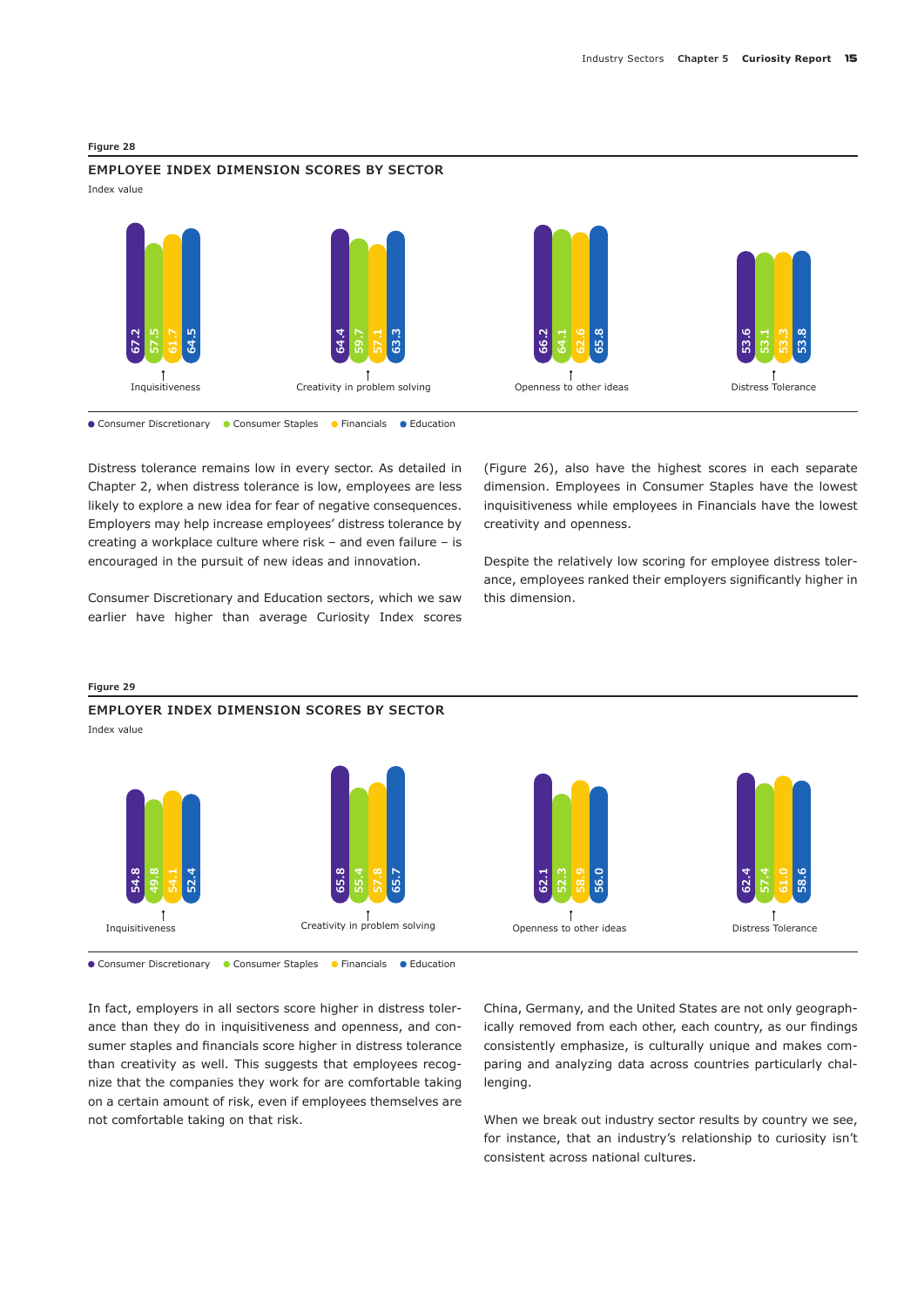#### **Figure 30**

# **CHINA EMPLOYER INDEX SCORES**



#### **Figure 31**



Index value



#### **Figure 32**



Sectors within countries vary somewhat; however, each country has a distinct culture.

It is likely there are differences in how industries in each country think about curiosity and innovation. For example, in the United States, innovation is often associated with disruption, or a dramatic change that transforms existing markets or industries. In Germany, however, several focus group participants talked about innovation as an evolution, rather than as a revolution.

**"Innovation is just the continuing of an already existing technology or existing processes. … I improve or change something already existing. It is not a big bang. It is rather a modified technology. I mean, it is already an innovation when I upgrade my operating system with new features. There is something new on my desktop, something that I can use. That's innovation. Or I have an improved sledge available, whatever. But the sledge has always been on the market."**  Focus group participant, Germany

This may account for why innovation might be more frequently recognized in the German workplace than in the United States.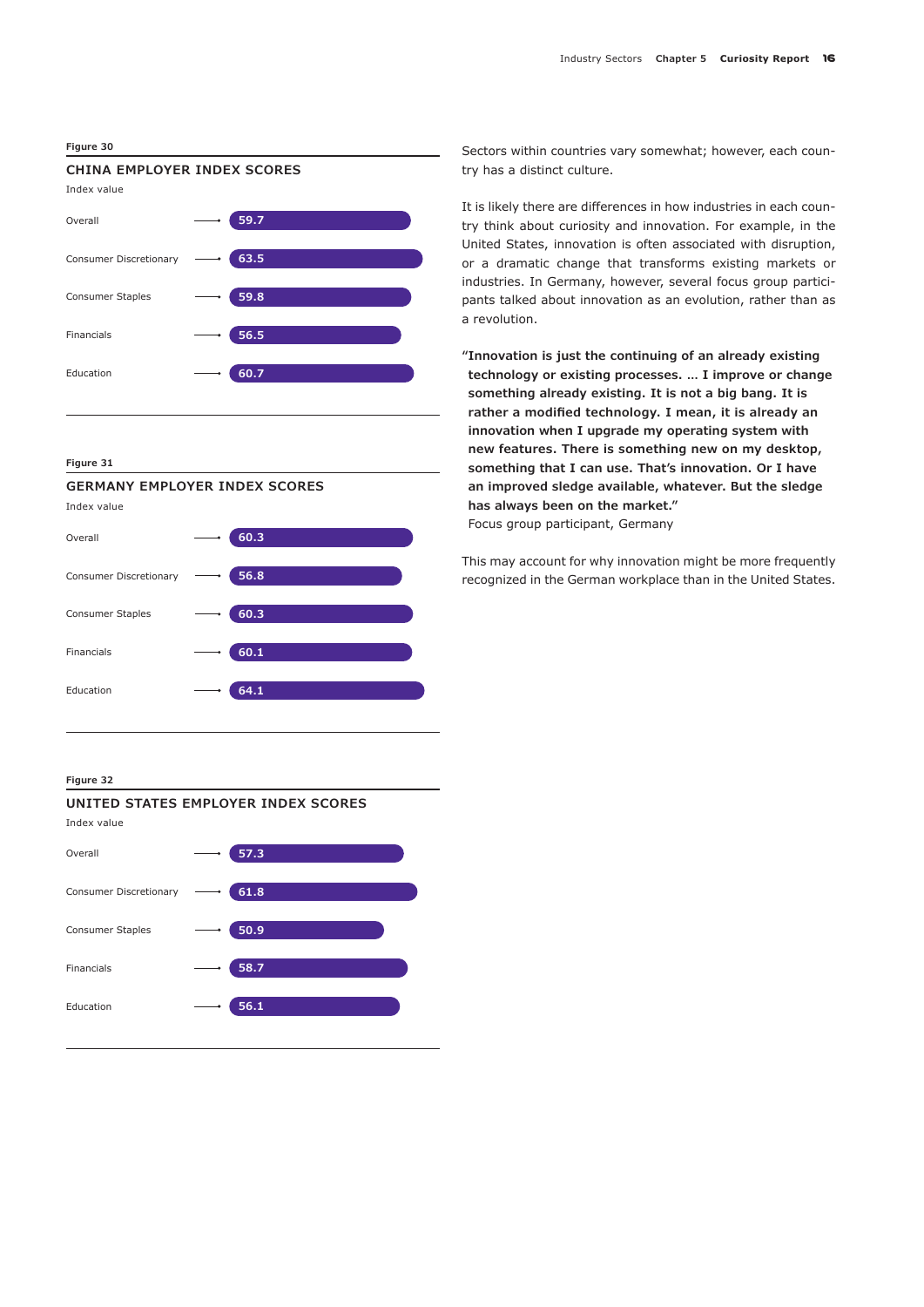#### **"Innovation": A deeper dive**

Why innovate? More importantly, innovate what? A key finding from our China and Germany focus groups was how often external forces, such as client needs and the economy, tended to dictate specific innovation needs – and thus what wound up being developed.

Focus group participants in both China and Germany also talked about taking a challenge- or problem-to-solution approach to innovation.

**"Innovation often happens when there is a problem found."** Focus group participant, China

**"In our case, it's more the events, like political and economic events. The clients say that we have to react to these events, or to future events, like Brexit. The client knows that these can occur and wants to know how to react, how we can tackle these new challenges."** Focus group participant, Germany

Focus group participants identified curiosity as important to the process of innovation.

**"I think they (curiosity and inquisitiveness) play a very essential and decisive role, and they are actually the basis for innovations. It is curiosity about trying something new, doing something differently than you used to in the past. Just think of young children or remember when we were teenagers. We wanted to do things differently than our parents did. This has always been the case. … I think it will always be the biggest impetus for new innovations and new research."**  Focus group participant, Germany

But they also cautioned that curiosity and innovation must be balanced with company needs.

**"The input of human capital, the profit rates, as well as the time needed to achieve goals, these will be all taken into consideration [to balance customer, employee, and company needs]."** 

Focus group participant, China

In today's rapidly changing markets, balancing competing needs is key to maintaining a competitive edge, regardless of industry. Although traditionally low-risk tolerant industries like consumer staples and financials may benefit most from encouraging employee curiosity, even those industries that may thrive on creativity, such as consumer discretionary and education, aren't doing everything they might to foster innovative work cultures full of ideas.

As our survey results suggest, one big area for improvement across industries is in closing the gap between risk-averse employees and their more distress tolerant companies. Employees need to feel safe in order to pursue their ideas, and that may mean empowering workers with a greater sense of autonomy, becoming a more transparent organization with key goals understood by everyone, and setting time aside for curious pursuits and encouraging dialog between employees, no matter where they sit on the organizational chart.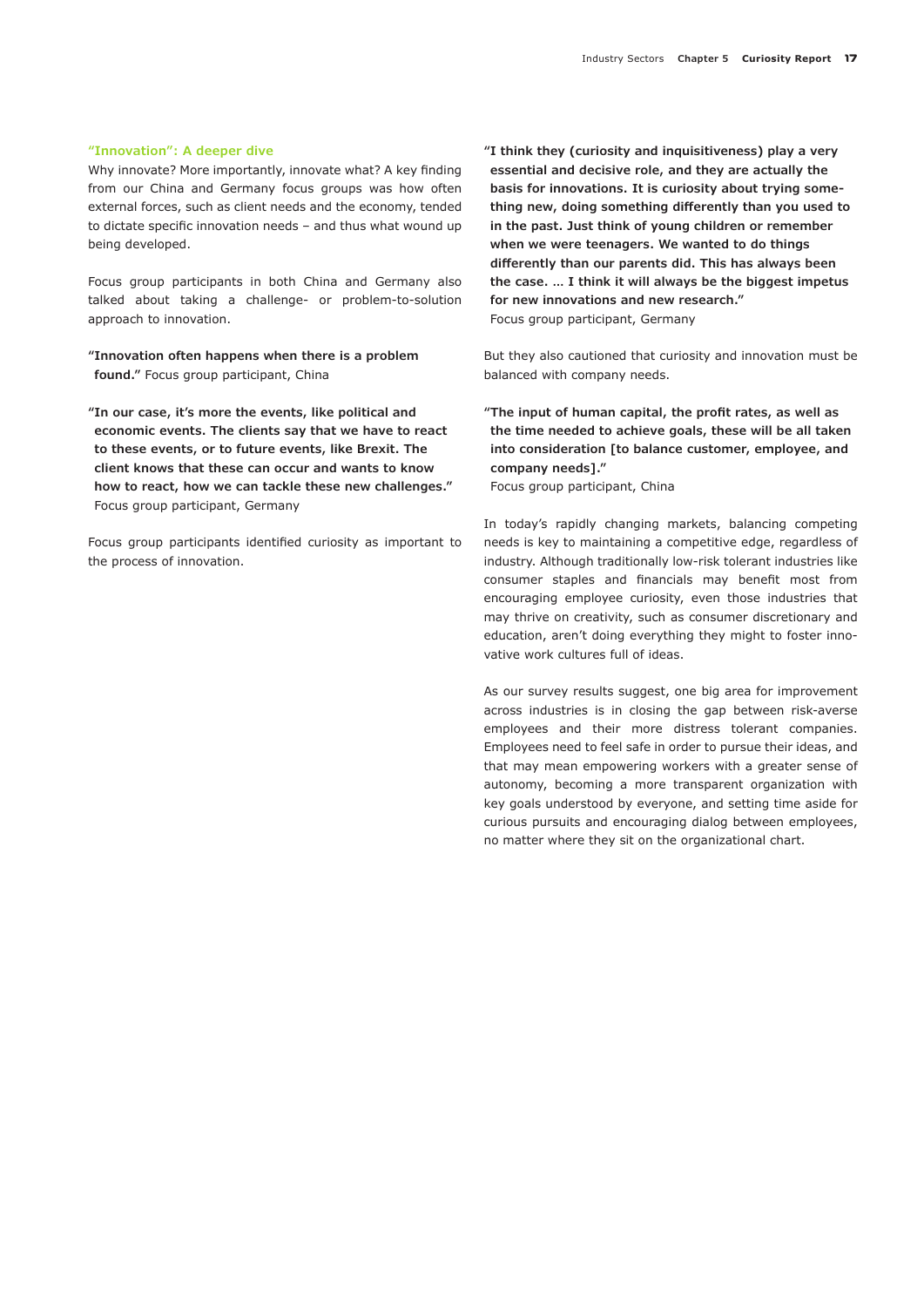# **Chapter 6 The Study**

The State of Curiosity Report builds on research Merck KGaA, Darmstadt, Germany, first initiated in the United States in 2015. That initial work involved an online survey that engaged 2,606 employees in the United States who shared opinions about the role of curiosity in the places where they worked; however, only 1,013 responses were weighted to represent the population. Participants were also asked to identify barriers and enhancers of curiosity in the workplace setting. Their discrete answers were collected and analyzed using the statistical software packages SPSS and STATA. Survey elements, including the Curiosity Index, were rigorously tested and validated with U.S. respondents through factor and reliability analyses prior to implementation in the United States.

The survey questions were linked to one of four curiosity categories, or "dimensions" (as discussed in Chapter 2), and cumulative scores helped to generate a final Curiosity Index, or overall curiosity measurement, for both individual employees and their respective employers.

In 2016, we expanded the curiosity study to include two additional online surveys, engaging 1,002 workers in China and 1,000 in Germany. Data from these two later studies were analyzed using STATA. The sample for this report includes 1,002 workers in China, 1,000 in Germany, and 1,013 in the United States. Data is weighted for age, education, location, and other variables as appropriate to represent the larger populations.

In addition to the surveys, focus groups were conducted with two-dozen workers in China and Germany. Participants were involved with innovation in their companies and shared more about the relationship between innovation and curiosity. The focus groups encouraged participants to build on each other's ideas and develop a more in-depth understanding of the link between curiosity and innovation. Their thoughts helped us more fully understand and contextualize our survey data, and we've highlighted some of their insights throughout this report. China, Germany, and the United States have very distinct cultures and economic systems. In 2015, the Fraunhofer Institute for Systems and Innovation Research (ISI) in Karlsruhe in cooperation with the Centre for European Economic Research (ZEW) in Mannheim prepared the Innovation Indicator that compares the innovation performance of 35 countries based on 38 individual indicators. The Innovation Indicator found that Germany is fifth, the United States eighth, and China twenty-sixth in innovation. The Global Innovation Index (GII) of 2016 found somewhat different rankings of the three countries with the United States as fourth, Germany twelfth, and China, separate from Hong Kong, twenty-fifth in innovation. In addition, China has been actively investing in innovation. For example, core sciences have received larger budgets to increase innovation. Studying data from these three countries marks the beginning of our understanding of workplace curiosity, and its relationship to innovation, from a global perspective.

For the final phase of this research we reached out to a number of academic and business leaders in multiple countries, including Canada, China, across Europe and in the United States, asking them to share their insights into the role of curiosity and innovation on the job and in daily life. Many of their ideas were incorporated into this report.

Limitations of this research include the number of country markets surveyed, the number of individuals that participated in focus groups, and that the Curiosity Index has not been validated outside of the United States.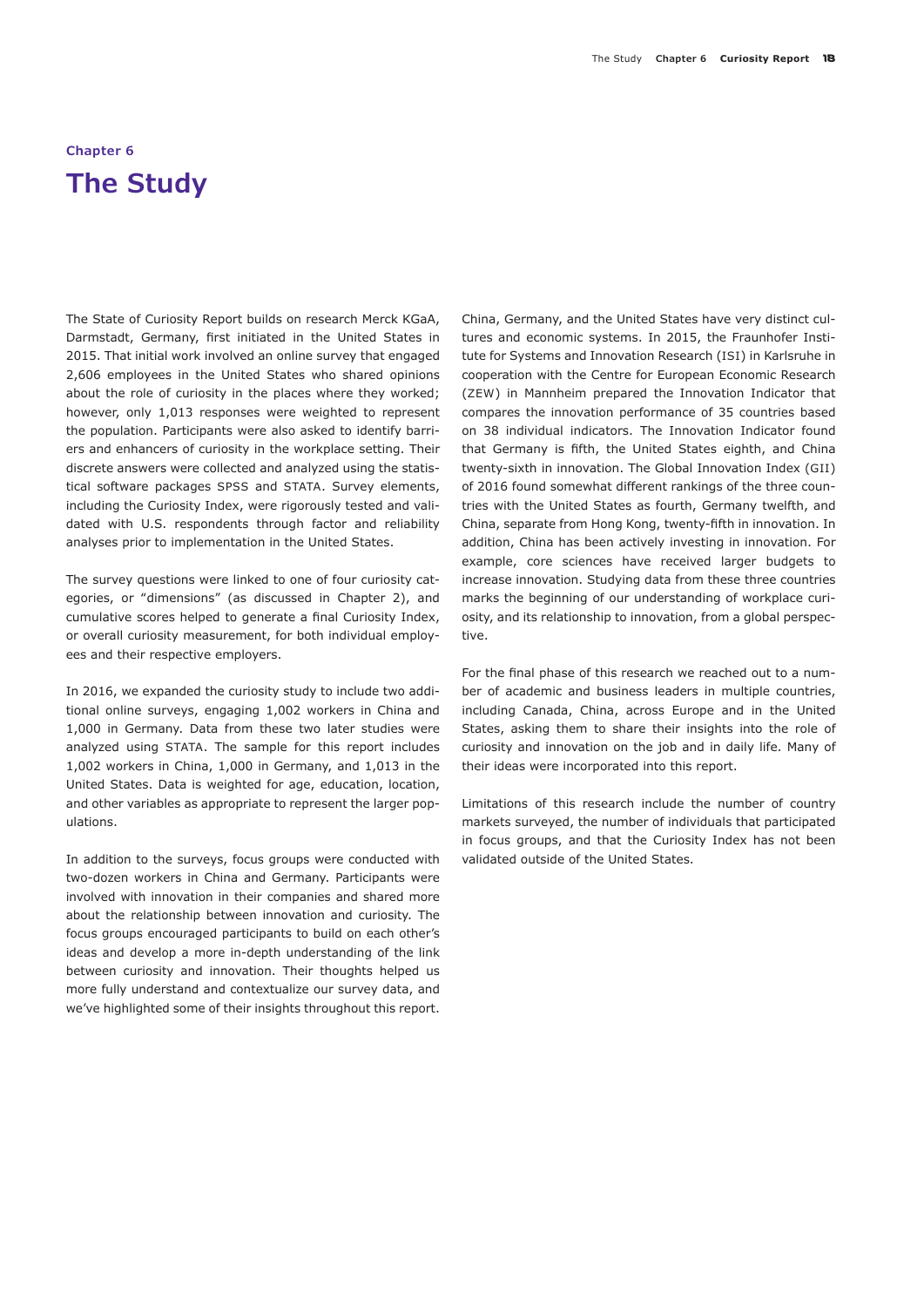# **Chapter 7 Conclusion**

If nurtured and encouraged, curiosity can lead us to solve many present and future challenges, to stay one step ahead of an ever-changing market, to imagine and design the products that will keep us healthier, our environment cleaner – and even to delight and amuse us.

Curiosity motivates many. It has a real connection to innovation, it drives countless successful careers and businesses, and there's no reason we all can't take a lesson from forward-thinking companies and managers carving out time and making resources available for ideas to grow. Working together, we can unleash the potential of curiosity at all levels of the workplace.

Curious people bring ideas to fruition. Curious workers learn quicker, retain information better, and they're more positive about their role – whatever that role may be. Curious employees contribute to the decision-making process. They're highly motivated, organized, thoughtful, and energetic. Curiosity knows no age, but Millennials know the future belongs to them, and they seek out innovative workplaces, places where change happens, where "disruption" is not just a word people toss around.

How difficult is it to put curiosity into practice? It requires a clear set of objectives, an eye focused unflinchingly on the horizon, the future. It requires knowing what the goal is, and being able to communicate that goal to everyone involved. Fostering curiosity requires letting go of the need to control, despite external pressure to meet short-term goals. It requires being prepared to take risks, to accept failure as not just a possibility, but a fact, even a stepping stone.

Because our future matters. And our curiosity will define it.

Still curious? Read more about unlocking the power of curiosity on our digital platform where you'll find a wealth of curiosity content, including our Curiosity Self-Test, and further research findings.

#### **Appendix A | Literature Review**

- 1. Arnone M. & Small R. (1995) Arousing and Sustaining Curiosity: Lessons from the ARCS Model. Proceedings of the 1995 Annual Conference of the Association for Educational Communications and Technology, Anaheim, California.
- 2. Arnone M., Small R., Chauncey S., McKenna HP. (2011) Curiosity, interest and engagement in technology-pervasive learning environments: a new research agenda. Education Tech Research Dev, 59:181–198. Association for Educational Communications and Technology.
- 3. Berlyne D. (1954) A Theory of Human Curiosity. British Journal of Psychology, 45, 180–191.
- 4. Berlyne D. (1967) Arousal and Reinforcement. In D. Levine (Ed.), Nebraska Symposium on Motivation (pp. 1–110). Lincoln: University of Nebraska Press.
- 5. Bruner J. (1966) Toward a theory of instruction, Cambridge, Mass.: Belkapp Press.
- 6. Collins R., Litman J., Spielberger C. (2004) The Measurement of Perceptual Curiosity. Personality and Individual Differences 36 1127–1141.
- 7. Day H. I. (1982) Curiosity and the interested explorer. NSPI Journal, May Issue, 19–22.
- 8. Deci EL. (1975) Intrinsic Motivation. New York: Plenum.
- 9. Ellaway R. (2014) When I say… epistemic curiosity. Medical Education 2014: 48: 113–114.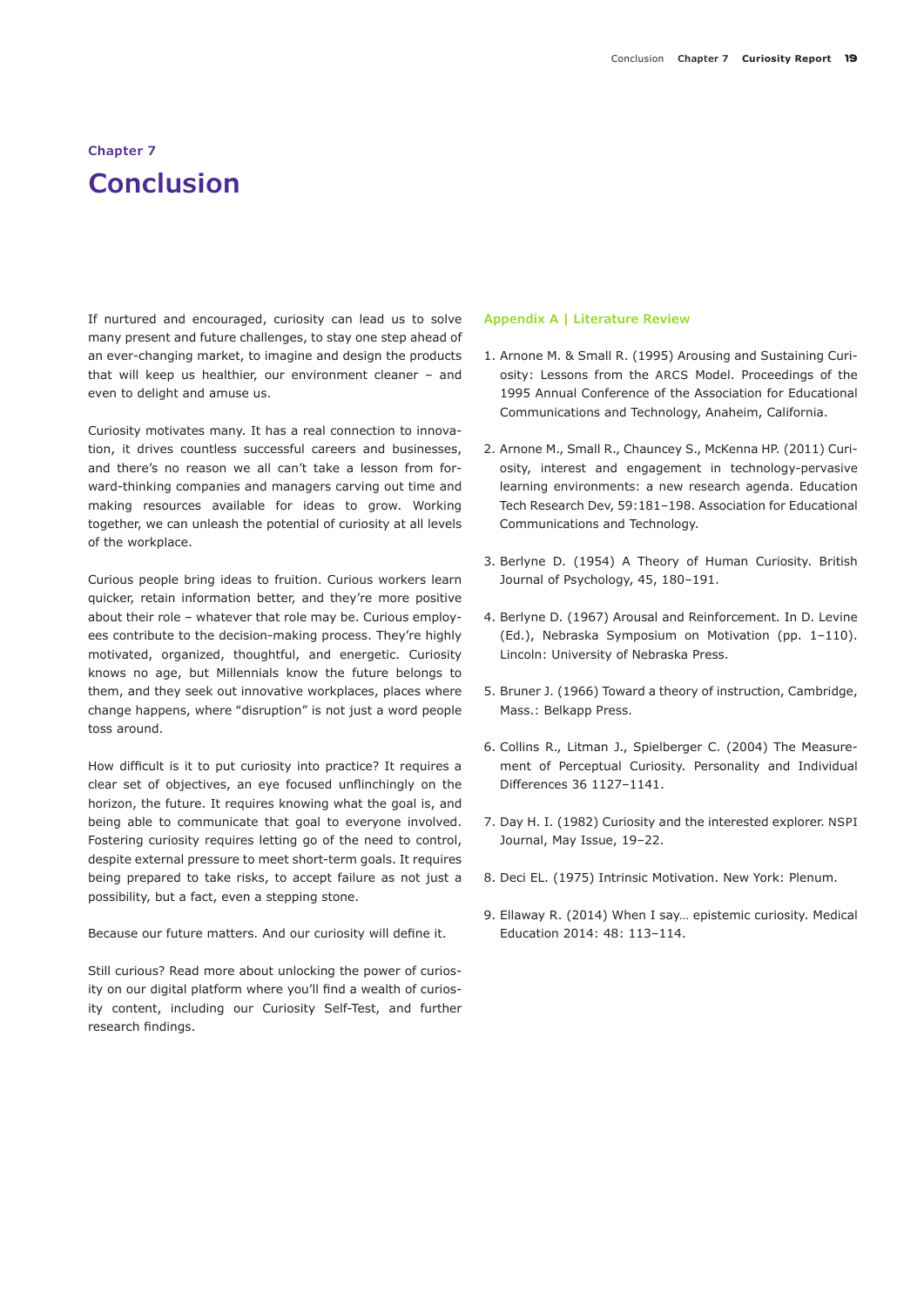- 10. Gruber M., Gelman B., Ranganath C. (2014) States of Curiosity Modulate Hippocampus-Dependent Learning via the Dopaminergic Circuit. Neuron, 84, 486–496.
- 11. Jepma M. et al. (2012) Neural Mechanisms Underlying the Induction and Relief of Perceptual Curiosity. Frontiers in Behavioral Neuroscience. 6: 5.
- 12. Kahneman D., Tversky A. (1979) Prospect Theory: An Analysis of Decision Under Risk. Econometrica, 47, 263–291.
- 13. Kang M. et al. (2009) The Wick in the Candle of Learning: Epistemic Curiosity Activates Reward Circuitry and Enhances Memory. Psychological Science August issue vol. 20 no. 8, 963–973.
- 14. Kashdan T., Rose P., Fincham F. (2004) Curiosity and Exploration: Facilitating Positive Subjective Experiences and Personal Growth Opportunities. Journal of Personality Assessment, 82:3, 291–305.
- 15. Kashdan T., Steger M. (2007) Curiosity and Pathways to Well-Being and Meaning in Life: Traits, States and Everyday Behaviors. Motivation and Emotion, Vol 31(3), Sep Issue, 159–173. Publisher: Springer.
- 16. Koffka K. (1935) The Principles of Gestalt Psychology. New York: Harcourt Press.
- 17. Litman J., Silvia P. (2006). The Latent Structure of Trait Curiosity: Evidence or Interest and Deprivation Curiosity Dimensions. Journal of Personality Assessment, 86, 318–328.
- 18. Litman J., Spielberger C. (2003) Measuring Epistemic Curiosity and Its Diversive and Specific Components. Journal of Personality Assessment, 80(1), 75–86.
- 19. Loewenstein G. (1994) The Psychology of Curiosity: A Review and Reinterpretation. Psychological Bulletin 1994, Vol. 116, No. 1, 75–98. The American Psychological Association.
- 20. Mussel P. (2012) Introducing the construct curiosity for predicting job performance. Journal of Organizational Behavior 34(4):453 Wiley-Blackwell 20130501.
- 21. Naylor F. D. (1981) A state-trait curiosity inventory. "Australian Psychologist," 16(2), 172–183.
- 22. Piaget J. (1945) La formation du symbole chez l'enfant. Neuchatel: Delachaux and Niestle. (Play, Dreams and Imitation in Childhood. New York: Norton, 1951).
- 23. Rotgans J., Schmidt H. (2014) Situational interest and learning: Thirst for knowledge. Learning and Instruction 32:37 Elsevier 20140801.
- 24. Silvia P., Kashdan T. (2009) Interesting things and curious people: Exploration and engagement as transient states and enduring strengths. Social and Personality Psychology Compass 3(5):785 Wiley 20090901.
- 25. Skinner BF. (1953) Science and Human Behavior. New York: Macmillan.
- 26. Vygotsky, L. (1978). Mind in society: The development of higher psychological processes Cambridge, Mass.: Harvard University Press.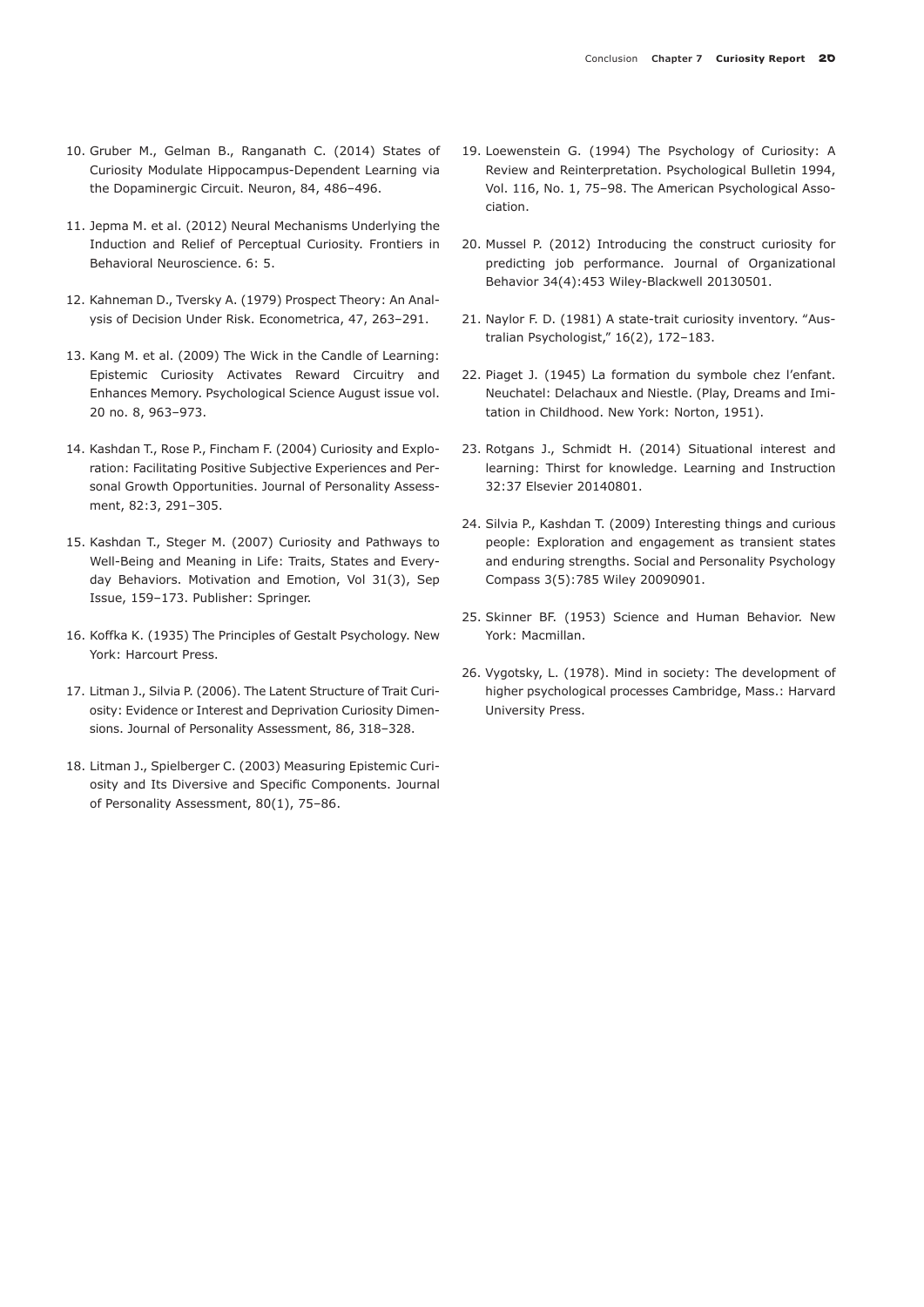#### **curiosity.emdgroup.com**

Published in October 2016 Merck KGaA, Group Communications Frankfurter Str. 250 64293 Darmstadt Germany

Phone: +49 6151 72-0 curiosity@emdgroup.com